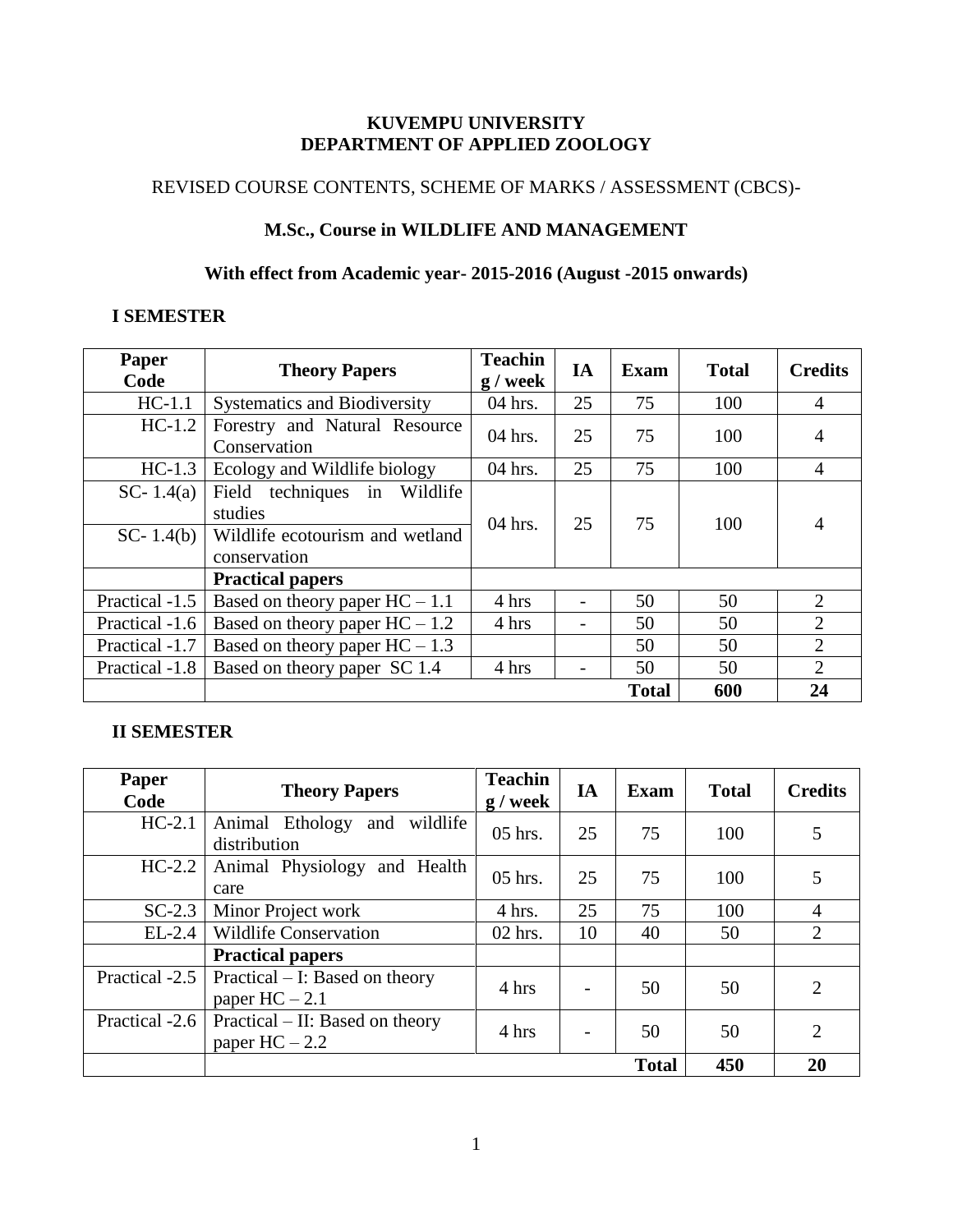# **III SEMESTER**

| Paper<br>Code       | <b>Theory Papers</b>                                   | <b>Teachin</b><br>$g /$ week | IA | <b>Exam</b>  | <b>Total</b> | <b>Cre</b><br>dits          |
|---------------------|--------------------------------------------------------|------------------------------|----|--------------|--------------|-----------------------------|
| $HC-3.1$            | Wildlife Conservation and Management                   | 05 hrs.                      | 25 | 75           | 100          | 5                           |
| $HC-3.2$            | Mammalogy, Ornithology, Herpetology and<br>Ichthyology | $05$ hrs.                    | 25 | 75           | 100          | 5                           |
| SC 3.3 a            | <b>Environmental Pollution and Monitoring</b>          | 04hrs                        | 25 | 75           | 100          | 4                           |
| $SC$ 3.3 $b$        | Entomology and Eco-toxicology                          |                              |    |              |              |                             |
| $EL-3.4$            | Ornithology                                            | $02$ hrs.                    | 10 | 40           | 50           | 2                           |
|                     | Practical papers                                       |                              |    |              |              |                             |
| Practical<br>$-3.5$ | Practical $-$ I: Based on theory paper HC $-$<br>3.1   | 4 hrs                        |    | 50           | 50           | 2                           |
| Practical           | Practical – II: Based on theory paper $HC -$           | 4 hrs                        |    | 50           | 50           | $\mathcal{D}_{\mathcal{L}}$ |
| $-3.6$              | 3.2                                                    |                              |    |              |              |                             |
| Practical           | Practical – III: Based on theory paper SC              | 4 hrs                        |    | 50           | 50           | 2                           |
| $-3.7$              | $3.3a$ or b                                            |                              |    |              |              |                             |
|                     |                                                        |                              |    | <b>Total</b> | 500          | 22                          |

#### **IV SEMESTER**

| Paper<br>Code       | <b>Theory Papers</b>                                             | <b>Teaching</b><br>/ week | IA | <b>Exam</b>  | <b>Total</b> | <b>Cred</b><br>its |
|---------------------|------------------------------------------------------------------|---------------------------|----|--------------|--------------|--------------------|
| $HC-4.1$            | Zoo<br>Protected<br><b>Network</b><br>Areas<br>and<br>Management | $05$ hrs.                 | 25 | 75           | 100          | 5                  |
| $HC-4.2$            | Remote Sensing and GIS and Biostatistics                         | $05$ hrs.                 | 25 | 75           | 100          | 5                  |
| $HC-4.3$            | Major Project work                                               | 4 hrs                     | 25 | 75           | 100          | $\overline{4}$     |
|                     | Practical papers                                                 |                           |    |              |              |                    |
| Practical<br>$-4.4$ | Practical I: Based on theory paper HC –<br>4.1                   | 4 hrs                     |    | 50           | 50           | $\overline{2}$     |
| Practical<br>$-4.5$ | Practical II: Based on theory paper HC –<br>4.2                  | 4 hrs                     |    | 50           | 50           | $\mathfrak{D}$     |
|                     |                                                                  |                           |    | <b>Total</b> | 400          | 18                 |

**1. Total Marks for the Course : 1950**

**2. Total Credits for the Course : 84 + 3 (Soft Skills) = 87**

- 1. Dissertation (Major and minor project work) should be based on experimental / review work and valued by two examiners ( one external and one internal).
- 2. Educational tour is compulsory in the III Semester. Tour report should be submitted for internal assessment.
- 3. Each candidate shall have to complete one Credit each in Communication Skill, Computer applications and Personality development within first two semester.

# **Internal Assessment for papers**

| 1. Two session tests                               | 10 marks |
|----------------------------------------------------|----------|
| 2. Seminar/Tutorial/Group discussions/Tour Report: | 05 marks |
| 3. Assignment/Fieldwork                            | 05 marks |
| 4. Regularity and attendance                       | 05 Marks |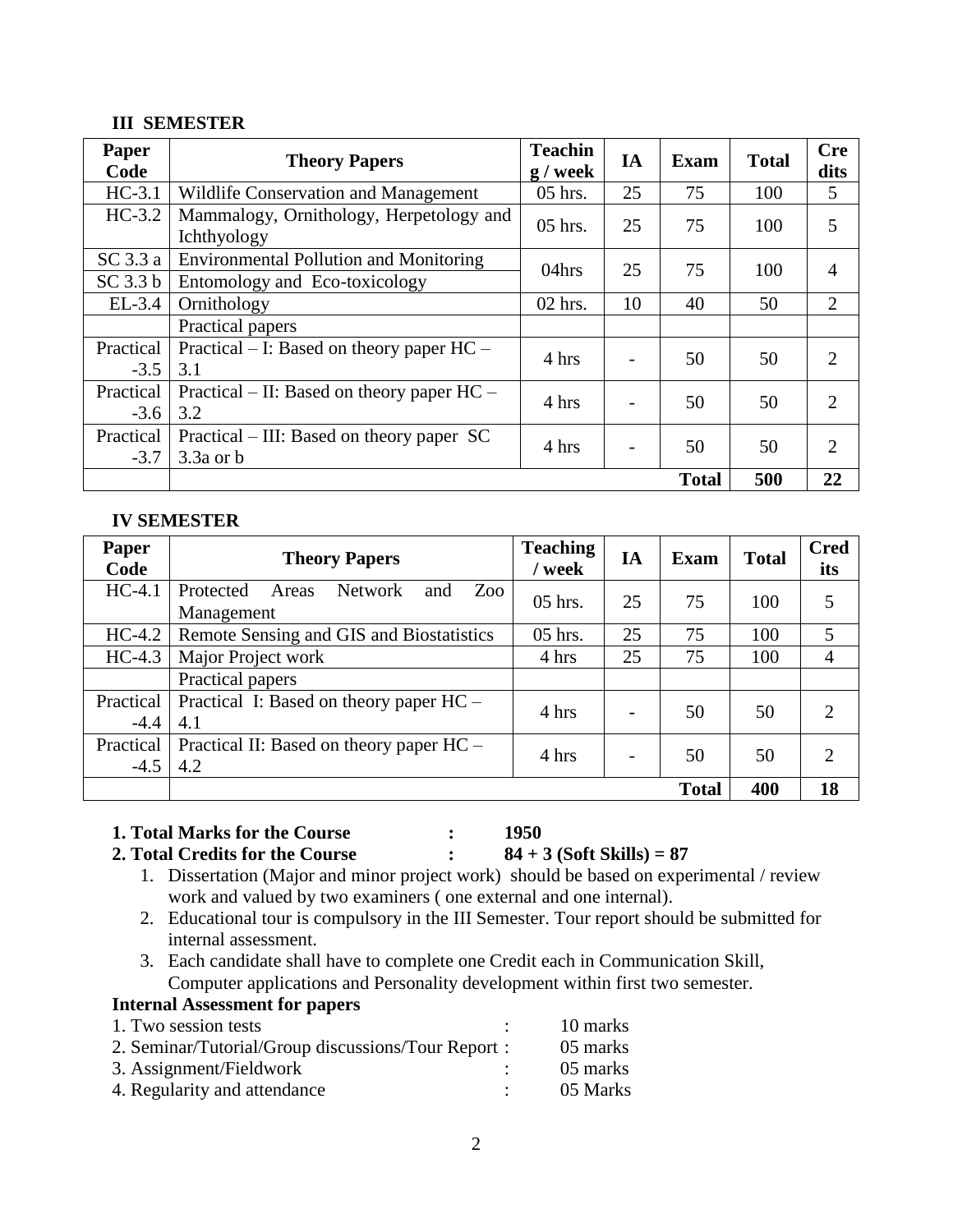# **H.C. 1.1: SYSTEMATICS AND BIODIVERSITY – 64 hrs**

**Unit -1: Plant Systematics:** Introduction to angiosperm systematics and evolution: Morphology and Taxonomy of major groups, Plant identification and use of Taxonomic literature. Principles of plant nomenclature, Types and methods, Citation of authorities and name changes. Floral diversity and botanical regions of India. Classification of algae and plants (up to major families only). Plant conservation issues and strategies. Principles of vegetation classification. Major vegetation types of India (Champion & Seth's classification). Structural and functional attributes of vegetation. Plant succession: concepts and processes. Techniques of vegetation surveys and quantification.  $\sim$  20 hrs

**Unit -2: Animal Systamatics**: Animal Taxonomy: Development of modern taxonomy; Pre-Darwinian approaches, The discovery of Phylogeny. New systematic and future scope. Characteristics and classification of, Mammals, Reptiles, Amphibians and Fishes up to orders with suitable examples. [Classification of Protozoans, Non-chordates (major classes with Insects upto orders) and Chordates (major orders)] – 20 hrs

**Unit-3:Biodiversity:** Introduction, Types of Biodiversity, Climatic Zones and Biodiversity, Biodiversity as a natural resource – 8 hrs

**Unit 4: Indian Biodiversity:** Vegetational Zones, Zones of faunal distribution, Major protected  $\alpha$  areas  $\&$  their importance  $\alpha$  - 8 hrs

**Unit5: Global Biodiversity**: Major Biodiversity areas of the world, Biodiversity Hot Spots and gene bankimg – 8hrs

- 1. Systematic study of common plants, Field and Herbarium techniques, Study of campus flora, Status of litter layer in various forest types, Study the successional stages of various forest communities in the campus, Rapid assessment of riverine vegetation in nearby areas and Demonstration/on-site discussion on topographic features and corresponding vegetation type
- 2. Systematic study of common Animal species, Study of campus fauna, Rapid assessment of terrestrial fauna in nearby areas of the campus and Demonstration/on-site discussion
- 3. Using photographs / paintings / coloured drawings identify and study the classification, characteristics & ecological role of characteristic species (representative species only) from; \*Protista – protozoans, \*Non-chordates – major classes (Insecta – upto orders) \*Chordates – major orders
- 4. Using photographs / paintings / coloured drawings identify and study the classification, characteristics & ecological role of characteristic species (representative species only) from; \*algae of various types, \* mosses, ferns, woody and non-woody flowering plants
- 5. Study the various types of Fruits, Inflorescence, Stem modifications, root modifications, inflorescence and leaf types
- 6. Study of social insects / types (use diagrams / photographs) in ; Honey bee, ants, termites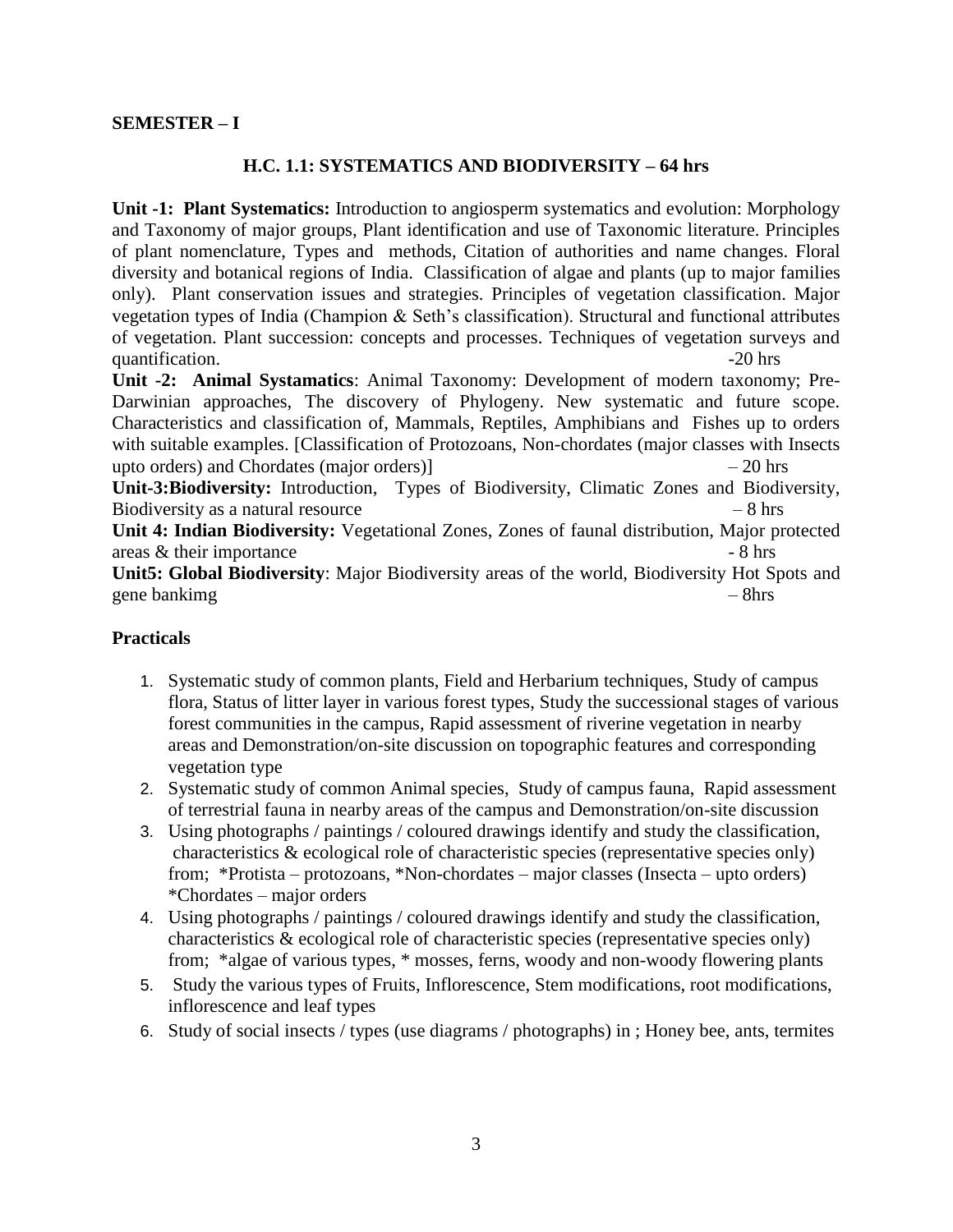#### **H.C. 1.2: Forestry and Natural Resource Conservation - 64 hrs**

**Unit – 1 Forestry:** Introduction to forestry; Production forestry: Actual production, uses of wood, potential productivity, planning, increased production, Wood technology; anatomical, physical and mechanical properties, pulp, paper and rayon, saw milling and preservation. Forest Utilization: Logging and extraction techniques and principles, transport, storage and sale, Non wood forest produces – definition and scope, gums, resins, oleoresins, fibres, oil seeds, nuts, rubber, canes, bamboo, medicinal plants, charcoal, honey, lac and shellae, tassar silk, beedi leaves, collection, processing and disposal of non wood forest produces. – 10 hrs

**Unit- 2 Forest menstruation:** Methods of measuring diameter, girth, height and volume of trees, form factor, volume estimation of stand, sampling methods, yield calculation, current annual increment, mean annual increment, sample plots, yield and stand tables, scope and objectives of forestry inventory.  $\sim$  - 10 hrs

**Unit-3 Forest Management:** Objectives and principles, techniques, sustained yield rotation, regulation of yield working plan preparation, General forest protection against fire, pests and diseases, Biological and chemical controle. Forest soils and their conservation: Forest soilsclassification, factors affecting and soil formation, physical and chemical properties, soil conservation, causes of erosion, Types-wind and wind erosion, shelter belts, fixation sand dunes, reclamation of alkaline, saline water logged and other waste lands, waste land development, watershed management.  $\sim$  10 hrs

**Unit -4 : Silviculture:** Silvicultural principles, ecological, physiological factors influencing vegetation, natural and artificial regeneration of forests, nursery techniques, seed-technology, collection, storage, pretreatment and germination, establishment and tendings, silvicultural system- clear felling, uniform, shelter, section, coppiece and conservation system. Silviculture of some of the economic important species of India such has *Pinus roxuburhii*, *Acacia species*, *Dalbergia sp*. *Tectona grandis*, *terminalia sp*. Etc. - 10 hrs

**Unit-5 : Natural resource conservation:** Concept of conservation with special reference to forest and wildlife management, conservation verses preservation. forest and wildlife as natural resources. Conservation movement in India, socio-economic and political realities, different phases of the conservation and how it has impacted people at large. Concept of stakeholders. International conservation bodies; IUCN UNDP, FAO, WWF. Natural resource economics: Need for integrating environment and economics, the economic reasons for over-exploitation of natural resources, ecosystem functions and services, cost and benefits of biodiversity conservation. Need for ecosystem service valuation.  $\sim$  24 hrs

#### **Practicals**

- 1. Using photographs / paintings / coloured drawings identify and study the characteristics & ecological role of minor and major forest products (representative species only)
- Wood: *Tectona grandi, Artocarpus integrifolia, Eugenia janbusina, Terminalia paniculata Michalia champaca*

**Non forest products:** *Garcinia indica, Acasia consinna, Emblica officinale, Withania somnifere, Coffee Arabica, Sapindus trifoliate, Semicarpus anacardium, Abrus precatorinus, Vetivere zizanoids, Pepper nigraum, Cinnamomum zaydenicam.*

- 2. Identify the some economic important plant species and their silvicultural importance
- 3. Class based discussion with faculty and a range of conservation activists. Review of literature. Preparation of conservation statements.
- 4. Taxanomic and silvicultural characters of Tree sps..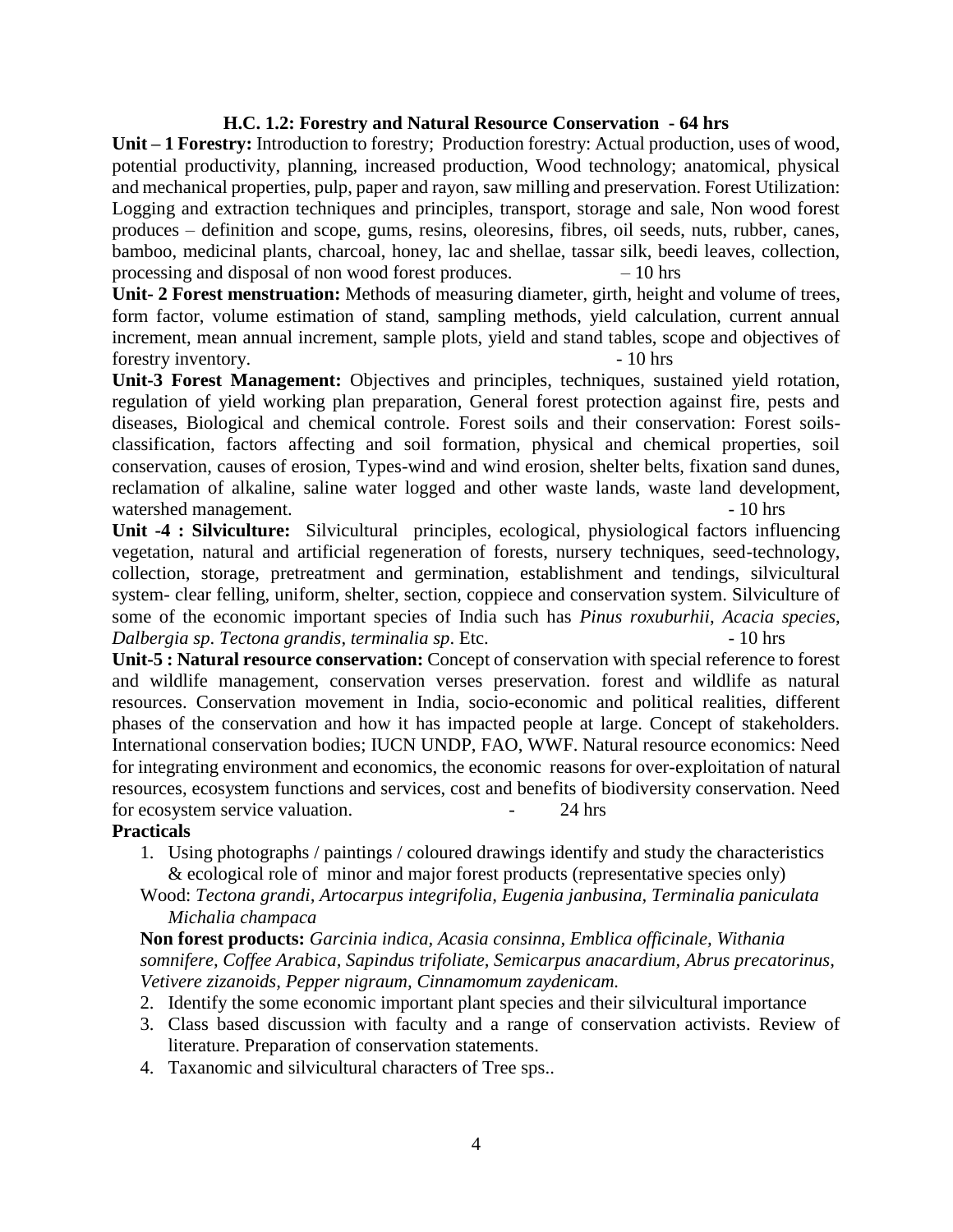# **H.C. 1.3: Ecology and wildlife biology - 64 hrs**

**Unit 1: Ecology:** definition, branches of ecology. Ecosystem; Basic concepts and structure of ecosystem, Functioning of ecosystem, energy flow and nutrient cycles, food chains, food webs, trophic levels, autotrophs, heterotrophs, saprotrophs, biological cycles, structure and function of some Indian ecosystems. - 10 hrs

**Unit 2:**. **Community ecology:** Nature of communities; community structure and attributes; edges and ecotones. Species interactions: Types of interactions, competition, mutualism, commensalism, protocooperation, parasitism and predation. - 10 hrs

**Unit 3: Habitat and niche:** Concept of habitat and niche; niche width and overlap; fundamental and realized niche; resource partitioning; character displacement. Ecological succession: Types; mechanisms; changes involved in succession; concept of climax. – 10 hrs

**Unit 4: Scope of Wildlife Biology;** Physiological Basis of Hibernation, aestivation, Awakening, Migration, Circadian rhythms, Hypothalamo- Hypophysial Axis and its role, Pineal gland and its role Day- length influences on Phenology, Seed dormancy and methods of breaking it - 15 hrs

**Unit 5: Adaptations to Habitats ;** Animal adaptations to water, temperature, salinity, predation, Deep sea & diving adaptations in animals, Role of blubber in marine mammals "Superspecialised" animal species (e.g. Ant eater) , Plant adaptations to water, temperature, salinity, predation , Association between animals for adaptation , Association between plants & animals for adaptation , Orientation  $\&$  navigation in animals  $-15$  hrs

**Unit 6: Understanding biological requirements of species;** design of facilities, food, hygiene, disease control, breeding. Propagation of threatened plants. Case studies on Conservation Breeding Programme of endangered wild animals. - 4 hrs

- 1. Estimate primary production/physic chemical characteristics of water samples from different aquatic habitats.
- 2. Using suitable diagram / picture identify zonations in a pond ecosystem and study the species distribution.
- 3. Using suitable diagram / picture identify zonations in a sea-shore ecosystem and study the species distribution.
- **4.** Study of some pioneer communities in succession; Lichen and their types, mosses and their types, coral and their types.
- **5.** Adaptations in animals : use pictures or photographs with suitable labels.
- **6.** Adaptations in plants : use pictures or photographs with suitable labels.
- 7. Study of Fish Scales (lateral side of Body) from at least six different Marine and Fresh water fishes. Make low power microscopic observations and draw diagrams to depict the diagnostic and distinctive features of each scale type.
- 8. Study of morphology of plants (use photographs / paintings / coloured drawings / preserved specimen); Leaf – morphology, modifications and phylotaxy, Flower – morphology  $\&$  modifications, Fruit – types  $\&$  morphology, Seed – types, morphology and modifications for dispersal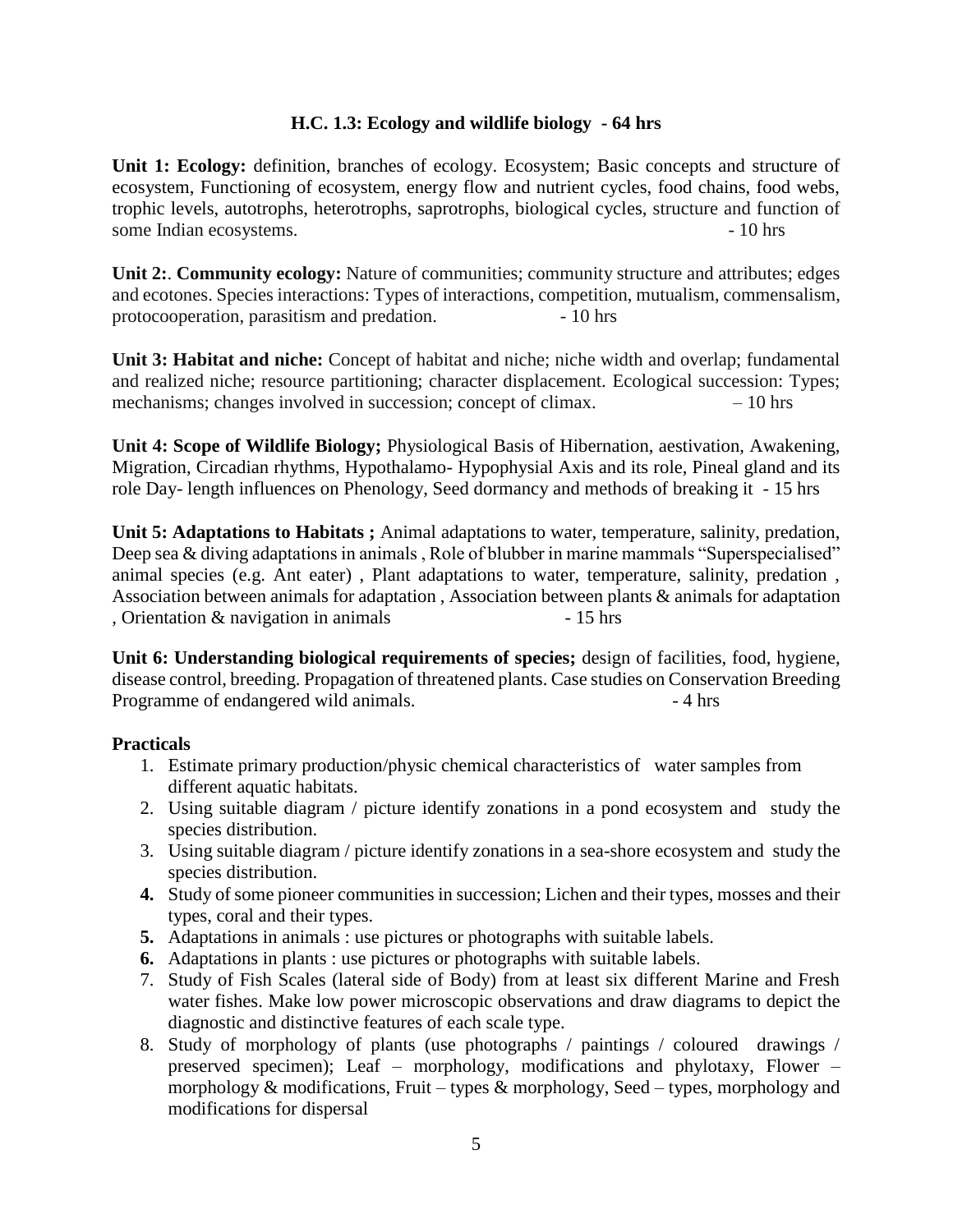# **S.C. 1.4(a): Field techniques in wildlife studies – 64 hrs**

**Unit 1: Field surveys &observations;** Sampling methods and identifying study sites , Different methods of transacts& quadrates , Techniques of field observation , Camouflages& Observation stations , Non-intruding / non-interfering techniques of field observations  $-15$  hrs

Unit 2: Recording & Evaluation of Data; Field note book and its records, Qualitative & Quantitative data Field kit and its usage, Cameras, binoculars, field scopes, camera traps etc. , Different methods of recording field observations , Use of rings / tags, Color codes, Colour marking on animals.  $-15$  hrs

**Unit 3: Ethics in Field Studies;** Dos & Don'ts in field studies, Regulatory permissions for field observations, Field collections & Field preservations - 15 hrs

**Unit 4: Statistical Methods** (use examples from wildlife, forestry and field experimentation) Identifying sampling sites &Determining sample size, Central tendencies & their applications, Working with qualitative data, Depiction of data (tables, charts, graphs, Pictograms, kite diagrams etc.) Methods to evaluate significance of results , Concept of confidence interval & its application. - 19 hrs

- 1. Demonstration and study the working principals of common instruments available in the laboratory.
- 2. Application of transacts and quadrants in Simulated pictures / photographic sheets for data collection. Record & tabulate the data.
- 3. Instruments for sampling; Water Sampling bottles, Plankton samplers, Core samplers, Bottom samplers, air samplers – construction, working and application (photographs or specimens and diagrams).
- 4. Using a suitable hand held camera photograph the following (to record diagnostic features). Record the camera settings and take 5" X 7" prints on three different papers; Butterfly / Moth, House fly, Dragonfly, a caterpillar, Fresh fish (from market) e.g. Mackerel, Hilsa, Rohu, catfish.
- **5.** Collect matured leaves (minimum hundred for a class) from two different plants (e.g. Mango tree & False Ashoka). Measure and record the length (in cm.) along the midrib using a flexible thread. Tabulate the data, make frequency polygon, apply "t" test to the data and comment on the significance of the deference in leaf length between the two plant species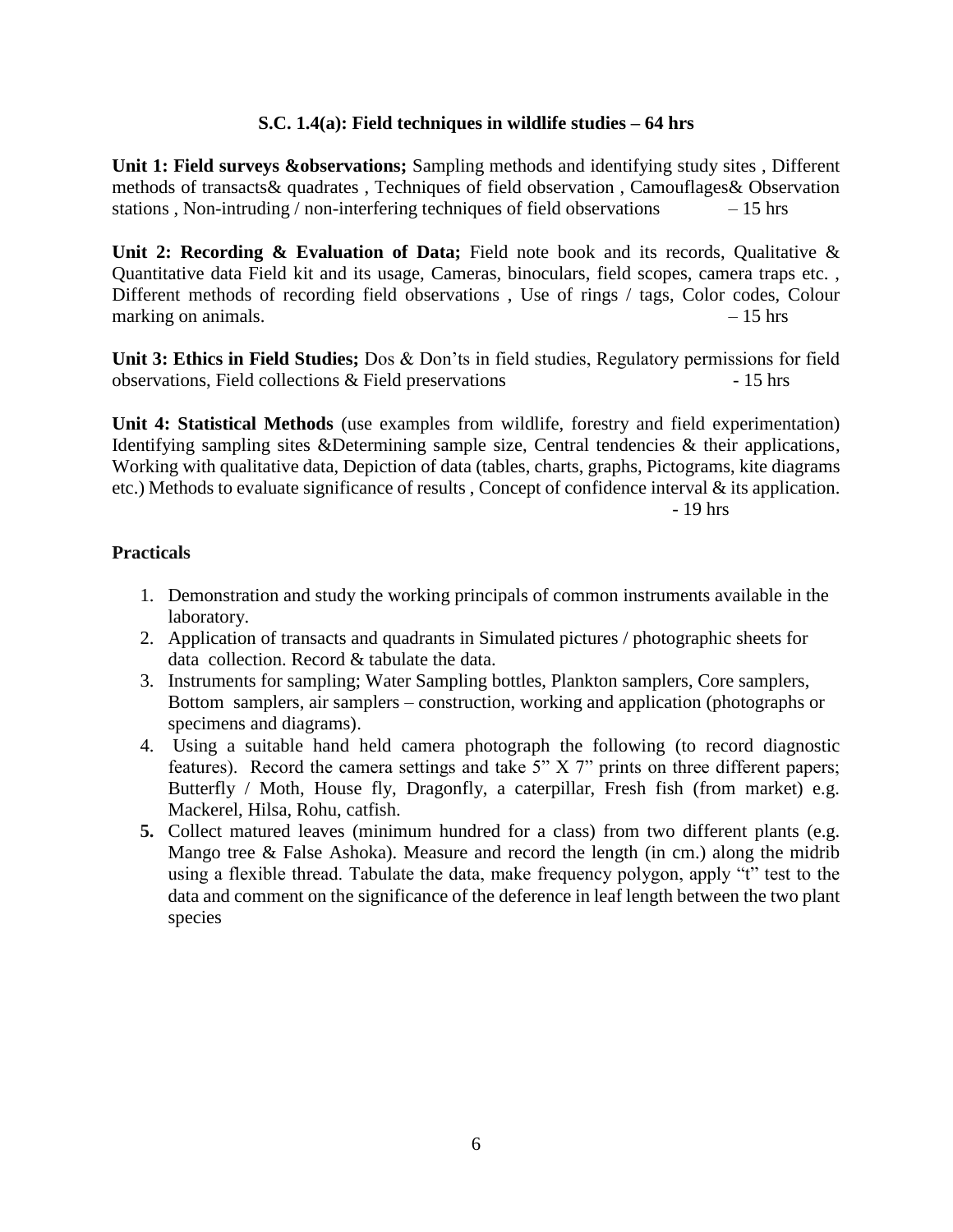# **SC 1.4 (b): Wildlife ecotourism and wetland conservation 64 hrs**

Unit 1: Tourism: objectives, planning, economics. Eco tourism, Protected areas in India Tourism in protected areas.- Ecotourism- a worldwide view. Ecotourism in Indian context. 8 hrs

Unit 2: Wildlife tourism: Development of Interpretative facilities, visitor characteristics, expectations and motivations, sustainability in Wildlife Tourism. Planning ecotourism in protected areas. Visitor management in ecotourism areas - zoning, carrying capacity. Game ranching and controlled off-take from wild population, rationale, management design, harvesting by management or hunting licences, marketing procedures. Conflicts in Protected areas. Participation of local people in ecotourism. Ecotourism for sustainable development of Protected Areas. New directions in ecotourism industry. 20 hrs

Unit 3:Ecotourism in protected raeas: Ecotourism in practice in important Protected areas of India – case studies of Bhadra Wildlife Sanctuary, Banneraghatta National Park, Bandipura wildlife sanctuary, Periyar Tiger Reserve, Keoladlo National Park, Kanha National Park and Jim Corbet National Park and Sunderbans Tiger Reserve. Limitations and problems of ecotourism. Ecotourism as a way for sustainable management of natural resources. Local livelihoods and eco-tourism like nomadic grazing, agro- pasturatism. 12 hrs

Unit 4: Wetlands: Classification, functions & values. Wetland ecosystems and its environmental significance. Factors affecting wetland habitats. Wetland Management -- Definition and classification. 10 hrs

Unit 5: Wetland values and functions : wetland degradation and loss. Conservation of wetlands. Wetland management principles. Identifying major problems and setting objectives and Priorities. Management of wetland habitats for ecological processes and wildlife. 14 hrs

# **Practical:**

- **1.** Visits to surrounding ecotourism destinations-
- **2.** Prepare ecotourism activity maps-
- **3.** Preparation of route maps to important National parks and sanctuaries of India.
- **4.** Preparation of information procedure about wildlife tourist spots in India. Exercises on the preparation of location-specific model eco-tourism plans.
- **5.** Visit to wetland areas.
- **6.** Visit important wetlands in the country, the appraisal of the habitat,
- **7.** Waterfowl census,
- **8.** Documentation of threats to wetlands.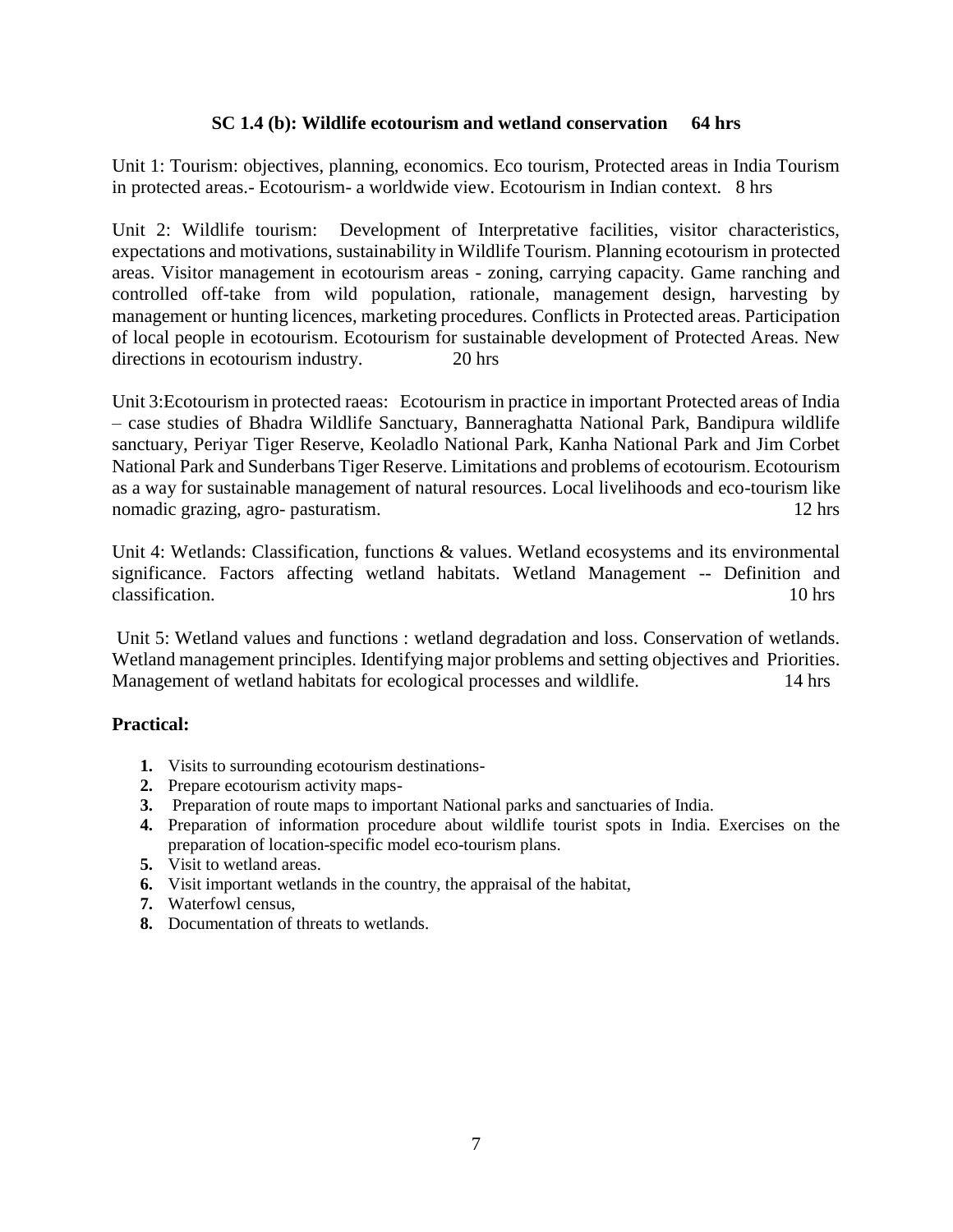# **II SEMESTER**

# **H.C.2.1: Animal Ethology and Wildlife distribution– 80 hrs**

**Unit 1: Ethology;** Definition & Types of Behaviors (including Innate & Learned), Cues / triggers to behavior , Genetic basis of behavior, Behavior & Ecological success (adaptation, Niche realization) Sociobiology, Animal Societies, Establishment of Hierarchies, Animal Communications , Social behaviors and Parental care. -15 hrs

**Unit-2: Methods of observing and recording animal behaviors**; Sampling Behaviours, Methods of observing Behaviour , Time- activity budgets, Ethograms, Social interaction, matrices and their analysis  $-15$  hrs

Unit 3: Population ecology; Characteristics of population ecology, Age & Sex distribution, Recruitment ratio & population sustenance (e.g. Herbivores, Fish & Prawns), Effect of natality, mortality & migration , Survivorship curves, k & r selected species, Interaction between populations; Types of interactions, Predator – prey interactions, Competitions, Fluctuations in populations, Concept of Plant - animal Communities - 20 hrs

**Unit 4: Plant – animal interactions;** Shelter & Nesting by animals, Effect of grazing & browsing, Protection strategies of plants for sustaining populations, One plant – One animal dependence – e.g. Fig wasp, Orchid mantis etc.  $-15 \text{ hrs}$ 

**Unit 5: Distribution & Dispersal of Plants &animals;** Vegetation and its effect on animal distribution , Pollination & seed dispersal, Vegetation preferences of animal species, Barriers to species distribution.  $-15$  hrs

- 1. Using photographs / paintings / coloured drawings identify and study ecological role of characteristic animal species (major representative species only) of various Biomes.
- 2. Using photographs / paintings / coloured drawings identify and study ecological role of characteristic plant species (predominant trees / shrubs only) of various Biomes.
- 3. Identify marine and fresh water planktons (preserved water samples may be used).
- 4. Separate, mount and study the appendages of prawn ;penaeid and non-penaeid.
- 5. Study of animal architecture (photographs / diagram / abandoned specimen) ; Hive of honey bee, nest of paper wasp, nest of potter wasp, Mount of termite, Nests of Weaver Bird and tailor bird.
- 6. Comparative study of mouth parts (preserved specimen / diagrams only); House fly, female Mosquito, Cockroach, Butterfly / moth, Bug, beetle.
- 7. Using photographs / paintings / coloured drawings identify and study distribution and ecological role of common bivalves and gastropods that occur along a sea-shore.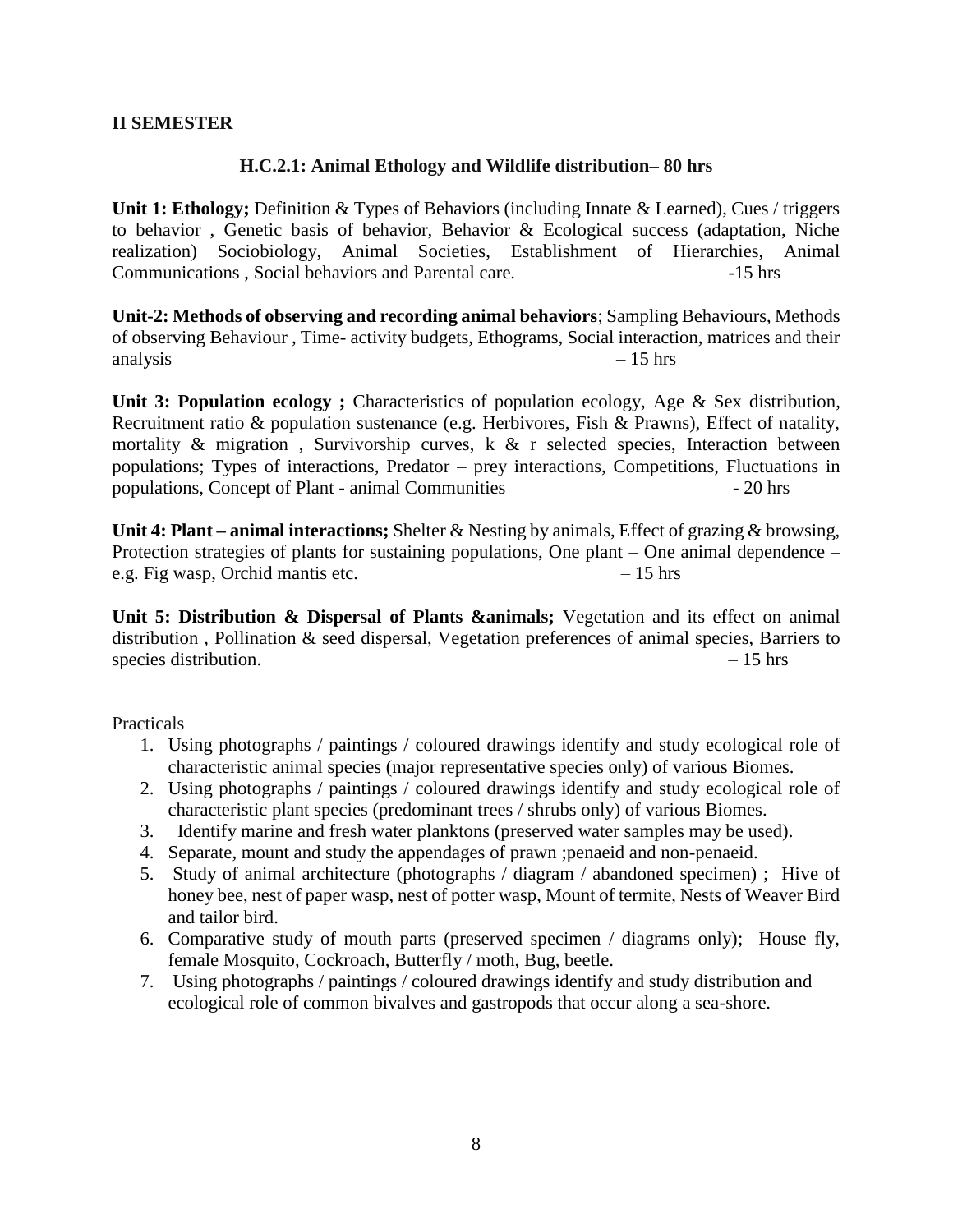# **H.C. 2.2: Animal Physiology and Health care – 80 hrs**

**Unit-1: Nutrition;** Energy content of foods, digestive system, alimentary canal, modification in herbivores and carnivores, teeth and jaws; digestibility of food, chemistry of digestion, classification of enzymes, factors controlling the rate of enzyme reactions, mechanism of enzyme action, absorption of food nutrients.  $-15 \text{ hrs}$ 

**Unit-2: Metabolism;** metabolic rate, BMR, factors affecting metabolism, Role of hormones in coordination of growth and metabolism.  $\sim$  -10 hrs

**Unit-3:** Water regulation; comparative account of water and salt regulation, fishes, amphibian, reptiles, birds and mammals. Thermoregulation; temperature regulation, ectothermic and endothermic vertebrates, special problems of endotherms living in climatic extremes, mechanism of temperature regulation. Receptors; Receptor organs, photo, phono, mechano and chemo receptors.  $-15 \text{ hrs}$ 

**Unit-4:** Reproduction in birds; physiology of egg formation, physiological changes during incubation. Reproduction in mammals; secondary sexual characters, reproductive cycles. Physiology of gestation, lactation, weaning, hormonal control. -10 hrs

**Unit-5:** Infectious wildlife diseases; Rabies, Rinderpest, Foot and Moutn, viral encephalitides, yellow fever, new castle, Psittacosis/Ornithosis, African swine flue, Kyasanur diseases. Bacterial diseases: Anthra, Brucellosis, Clostridiosis, Listeriosis. – 15 hrs

**Unit-6:** Non-infectious diseases wildlife diseases: Diseases of the digestive, respiratory, excretory and nervous system. Factors of disease dissemination in wildlife and animal health monitoring.

 $-15$  hrs

Practicals

- 1. Determination of serum cholesterol.
- 2. Determination of glucose content by Folin-Wu method in normal and diabetic blood samples.
- 3. Estimation of liver and skeletal muscle glycogen in normal and starved mice.
- 4. Estimation of proteins in the liver/ skeletal muscle of mice by Lowry's method.
- 5. Estimation of creatinine in the urine sample.
- 6. Estimation of chlorides in the urine sample.
- 7. Estimation of serum phosphotases (Acid and alkaline)
- 8. Total count of RBC and WBC.
- 9. Differential count of WBC.
- 10. Observation of permanent slides/ photographs of Infectious and non infectious diseases of wildlife

# **S.C. 2.3: Minor Project - 64 hrs**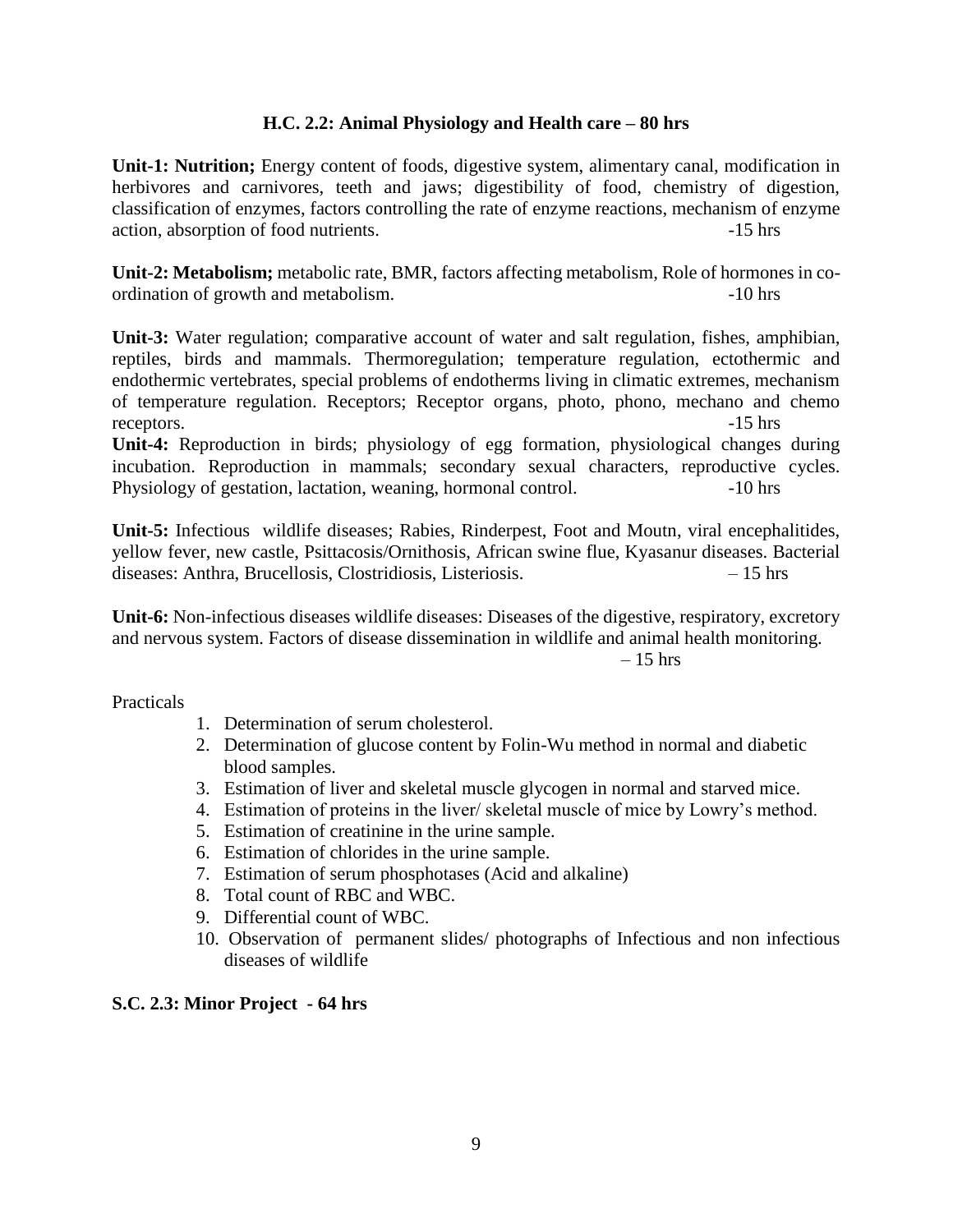# **El-2.1: WILDLIFE CONSERVATION 32 hrs**

**Unit – 1: Wildlife studies** : Definition of wildlife, values of wildlife, significance and scope of wildlife conservation, wildlife distribution; Global distribution, Indian wild fauna, wildlife byproducts and trade, Ethical value, Scientific value, medicinal value, game and recreation value, ecological value, wild life as natural resource in India . **9 hrs** 

**Unit -2** : **Wildlife categories and causes of depletion:** IUCN Red list**,** Categories of wildlife**;**  Extinct, Endangered, Threatened, Vulnerable, rare; data deficient categories. Causes of wildlife depletion: Degradation and destruction of natural habitats, Exploitation for commercial purposes, Deforestation, Agricultural expansion and grazing, Urbanization and industrialization, Forest fires. Human-wildlife conflicts **9 hrs**

**Unit – 3**: W**ildlife conservation;** Historical background, Need of conservation projects in India, Ex- situ & in-situ conservation. National parks, Wildlife sanctuaries, wildlife reserves, Biosphere reserves. National parks and wildlife sanctuaries in Karnataka. Umbrella species, flagship species based conservation programmes. Mitigation of human-wildlife conflicts **9 hrs**

**Unit – 4**: **Wildlife and legislation :** Constitutional provisions, National and International guidlines and protocols. **5 hrs**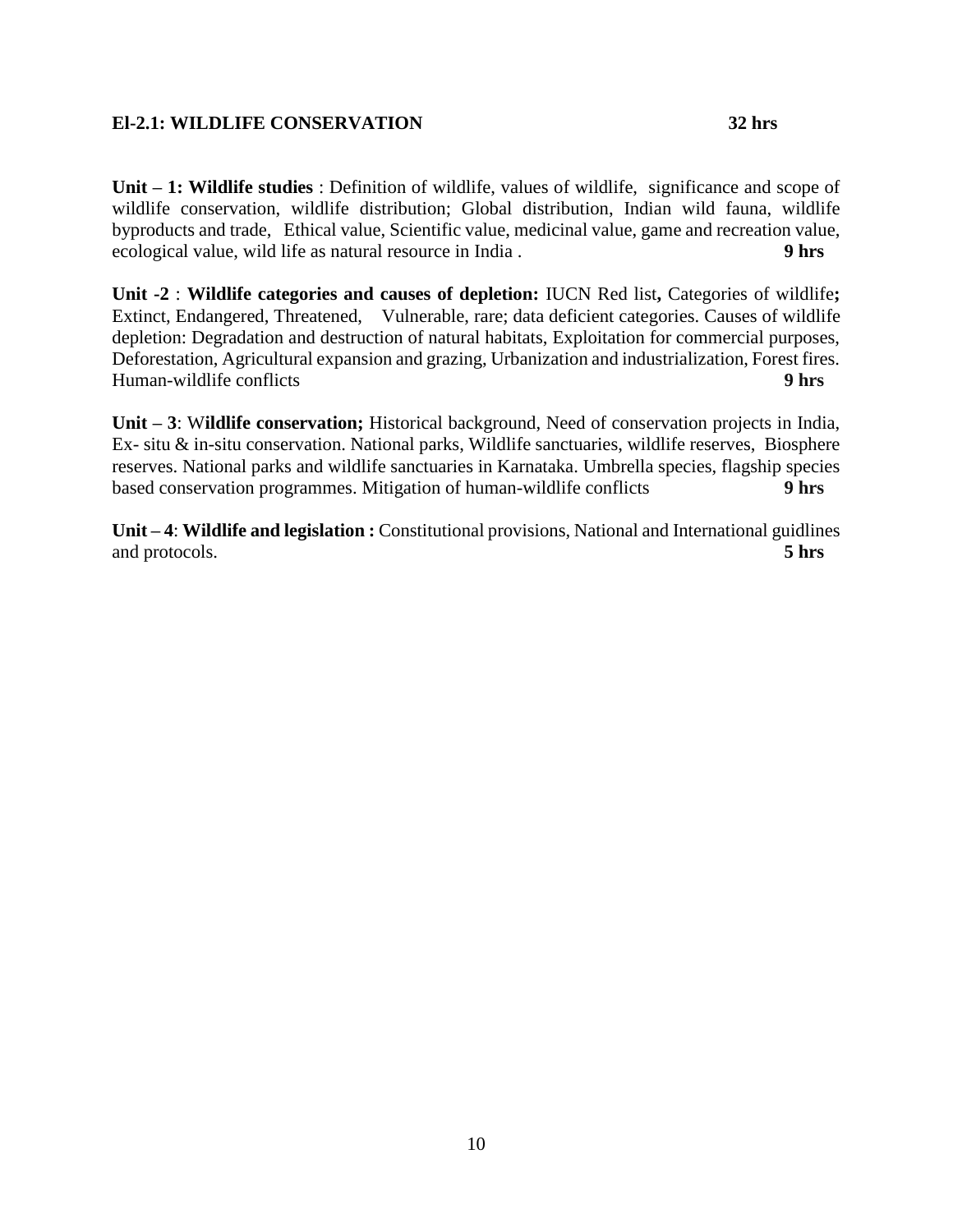# **III SEMESTER**

# **H.C. 3.1: Wildlife Conservation and Management – 80 hrs**

**Unit -1:** Introduction, importance of wild life conservation – Economic, ecological, aesthetic, Scientific, Recreational, Medicinal. Wild life categories: Endangered, Threatened, Vulnerable, rare; data deficient categories, Red data book. Causes of wildlife depletion: Degradation and destruction of natural habitats, Exploitation for commercial purposes, Deforestation, Agricultural expansion and grazing, Urbanization and industrialization, Forest fires. -15 hrs

**Unit 2:** National parks, Wildlife sanctuaries, wildlife reserves, privately owned wildlife reserves & Biosphere reserves, Single species / single habitat based conservation programmes (e.g. Project tiger, Project Elephant, Valley of flowers, etc.,) - 15 hrs

**Unit 3:** International conventions on conservation ; Important International conventions &treaties on nature & conservation, India's role & contribution , Ex- situ & in-situ conservation, Conservation Breeding (e.g. Vulture, Pygmy hog, Gharial etc.), Institutions and their role in conservation; Zoos, Natural history museums & collections, Zoological survey of India, Botanical survey of India, Forest research Institute, Survey of India, Central Marine Fisheries research Institute - 20 hrs

**Unit 4:** People and conservation ; Traditional knowledge, Traditions & cultures, Women in conservation Traditional Societies (e.g. bedas, kadu kurubas, trible peoples)  $-10$  hrs

**Unit 5:** Role of NGOs in conservation; International NGOs; UNEP, GEF, WCS, Bird Life International Important NGOs in India & their contributions , WWF, ATREE, BNHS, WTI, Kalpavriksha etc. Important NGO movements , Chipko movement, Narmada Bachavo Aandholan, Pani Panchayats, Seed Movement etc. - 20 hrs

**Unit 6:** Wildlife and legislation : Constitutional provisions, National and International guidlines and protocols. Wildlife and forest protection acts

- 1. On a phytogeopgrahic map of India locate & demarcate major sanctuaries / national parks.
- 2. Identify and describe false colour images of land use patterns from a satellite image; City, reservoir, forest, agricultural land, sea-shore.
- 3. Using photographs / paintings / coloured drawings identify and study distribution and ecological role of Endangered species of India
- 4. Using photographs / paintings / coloured drawings identify and study distribution and ecological role of Endemic species of Western ghats .
- 5. Using photographs / paintings / coloured drawings identify and study the extinct species of globe.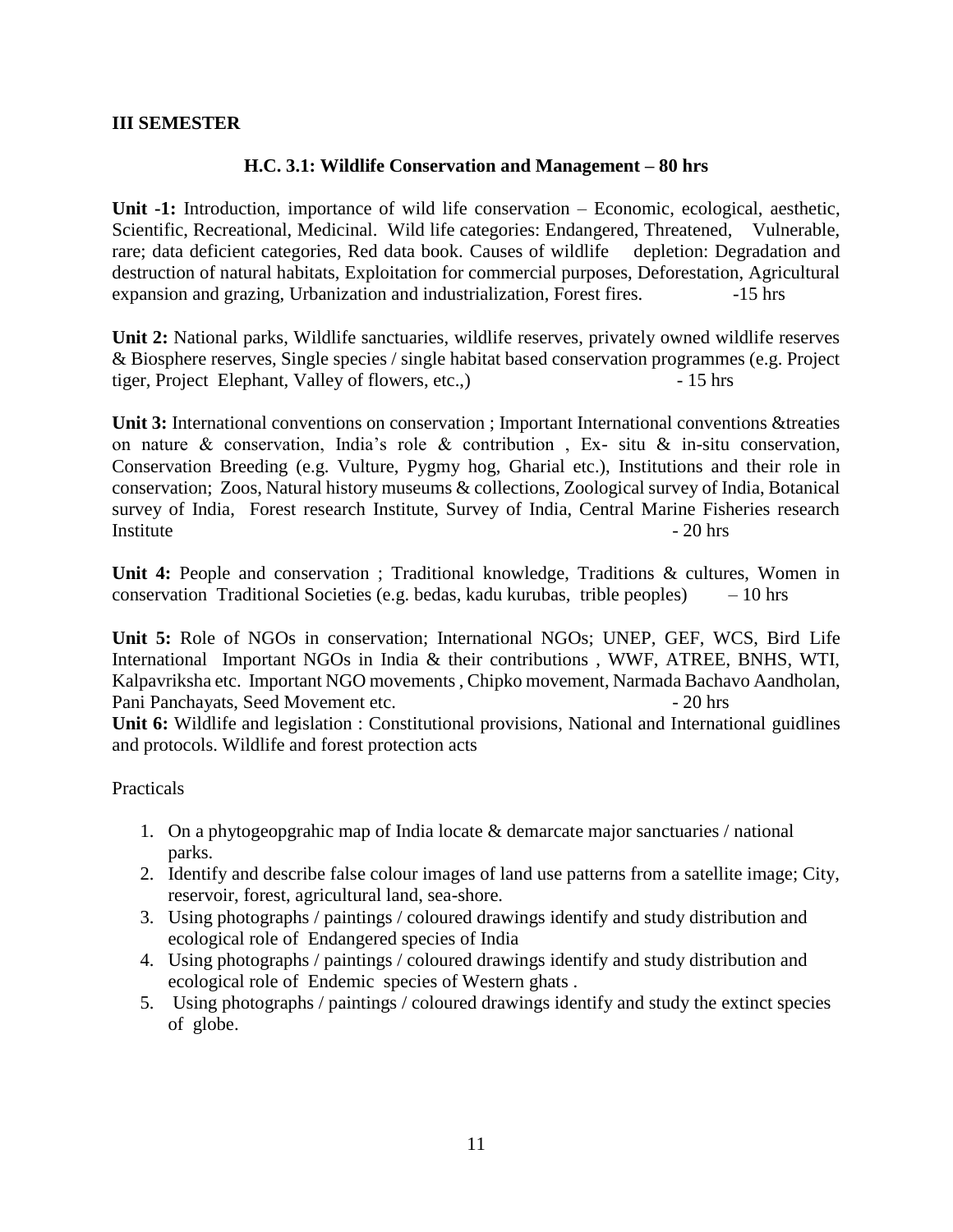# **HC-3.2: Mammalogy, Ornithology, Herpetology and Ichthyology – 80 hrs**

**Unit-1: Mammalogy:** History of Mammalogy. Evolution of mammals and morphology. Adaptations in mammals; hibernation, torpor, aestivation, locomotion and water regulation. Metabolism and thermoregulation; ectothermy, homeothermy and cold stress, body size versus homeothermy. Body size variation in mammals and its influence on life history, metabolic rate, weight constraints, feeding behaviour, niche width and reproduction. Mammalian skin and its derivatives. Behaviour and social organization in mammals; social and mating systems; territories; communication. Mammalian diet; digestive systems; anatomy, morphology and function.

 $-25$  hrs

Unit – 2: Ornithology : Habitat ecology of Indian birds; Coastal birds, Inland water birds, Birds of high altitude and deserts. Distribution of birds in India. Morphometric measurement used in food habit studies. Feeding ecology- Insectivores, Frugivores, Nectarivores, Graminivores, Carnivores and Scavengers. Territoriality; functions and types of territoriality, sizes and shapes of territory, Defense and site fidelity. Songs and calls; Functions of voice, birds vocabularies, nature of song, non vocal songs. Nesting; Functions, choice of nest sites, colonial nesting, forms of nests, nest materials and nest building and multiple nests. Reproduction; Breeding seasons, Factors influencing breeding seasons, seasonal reproductive cycles, photo periodism, courtship and display, sexual selection, pair bond, sexual dimorphism, mating systems, polyandry, polygyny, promiscuity, co-operative breeding, brood parasites. Egg laying- Timing of egg laying, clutch size, incubation patterns, hatching. Parental care- Feeding, nest sanitation,. Feathers and Moulting – Types, Functions, growth, Moulting. Birds Migration; Economic values of birds. endangered and threatened birds.  $-25 \text{ hrs}$ 

**Unit -3: Herpetology:** Systematics and Zoogeography of amphibians and reptails: Factors affecting distribution and abundance of amphibian and reptilian fauna of Indian sub-continent. Biology of major Indian amphibians, fresh water and marine turtles, crocodilians, lizards and snakes. Thermo-regulation, its role, aestivation, hibernation and other eco-physiological adaptations. Role of temperature in sex determination in reptiles. An Overview of conservation problems and issues of herpeto-fauna of Indian sub-continent. Case studies. -15 hrs **Unit – 4: Ichthyology:** Classification and evolution of major groups of fishes in India. Ichthyogeography and diversity of freshwater fishes of India. Ecology and adaptation of fishes in different ecosystems. Economic importance of sport fishes of India. Threats and conservation perspectives of fish biodiversity in India as well as at global level. Threatened fishes of India. Methods to study ecology of fish diversity, abundance, growth and their habitats.  $-15$  hrs

- **1.** Study of epidermal derivatives; comparative morphology of dentition and skull; mapping distribution of primates, carnivores and ungulates.
- **2.** Examination and drawing of museum materials: skins, skulls, feet, eggs and nests of characteristic species. Birds skin preparation and measurement of specimens. Mist-net techniques, methods for handling and ringing.
- **3.** Examination and drawing of museum materials and morphometric study
- **4.** Fish morphometric study (in lab), and Methods for fish ecological studies (in field).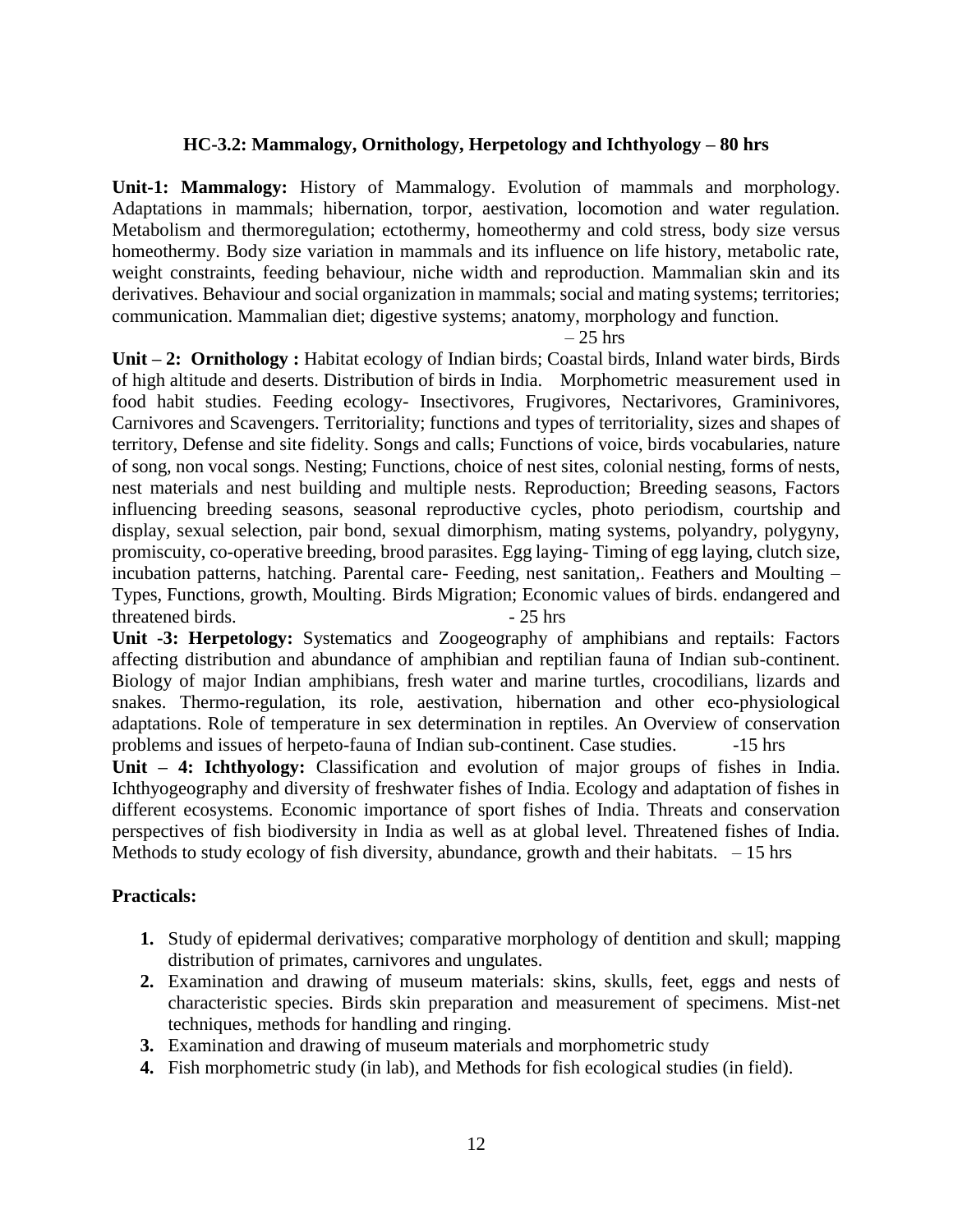# **S.C. 3.3a : Environmental Pollution and Environment monitoring. – 64 hrs**

**Unit 1.** Concept of Biosphere and its components, hydrosphere, atmosphere, and lithosphere. Water pollution: Definition and sources, Types and classification of pollutants. Effects of Water Pollution **Pollution** - 12 hrs

**Unit 2:** Air pollution: Sources and Primary and secondary air pollutants. Biological effects of Nox, SOx, SPM, Hydrocarbons, acid rain, global warming, photochemical smog and ozone depletion. Effects on biota and Control measures. – 12 hrs

**Unit 3:** Solid waste and Hazardous waste: Types, Sources, collection, transport, treatment, Disposal and recycling methods. Soil Pollution: Soil pollutants and their effects, and their control measures, . Noise Pollution: Sources, biological effects, control measures.Radiation pollution: Sources, types, effects, atmospheric fallout and their control measures.  $-12$  hrs

**Unit-4:** Environmental impact Assessment: Basic elements, Methods and criteria for industrial, Aquaculture, transport and water related EIA, Environmental Auditing and Case studies: Konkan Railway and Bhopal Tragedy. Environmental education and awareness. Legal aspects – 15 hrs

**Unit- 5:** Monitoring Environment: Abiotic parameters to be monitored for various types of habitats Keystone species & Indicator species, Continuous & seasonal monitoring, Various monitoring techniques  $\&$  methods.  $-13 \text{ hrs}$ 

- 1. Test of Soil samples for ; pH, Texture, Total organic content.
- 2. Test of Soil samples for ; N, P, K contents.
- 3. Test of Water samples for; Dissolved Oxygen, BOD, COD.
- 4. Test of Water samples for; Salinity, pH, hardness, Calcium, Magnesium, pH, conductivity, TDS etc.,
- 5. Using a Simulated data perform the following: Classify the data and calculate ecological indices ; Dominance index, Shannon-Wiener Index, Similarity Index, Diversity index. Evaluate and interpret each of the index values.
- 6. Prepare an audio-visual presentation to communicate conservation to the youth & general public on some environment issues (e.g. : Destruction of local biodiversity site like mangrove or sea shore or a forest patch, Human-wildlife conflict, Developmental activity that has potential threat to local biodiversity etc.)
- 7. Design a self-guided trail for a nature reserve / biodiversity park and submit a report.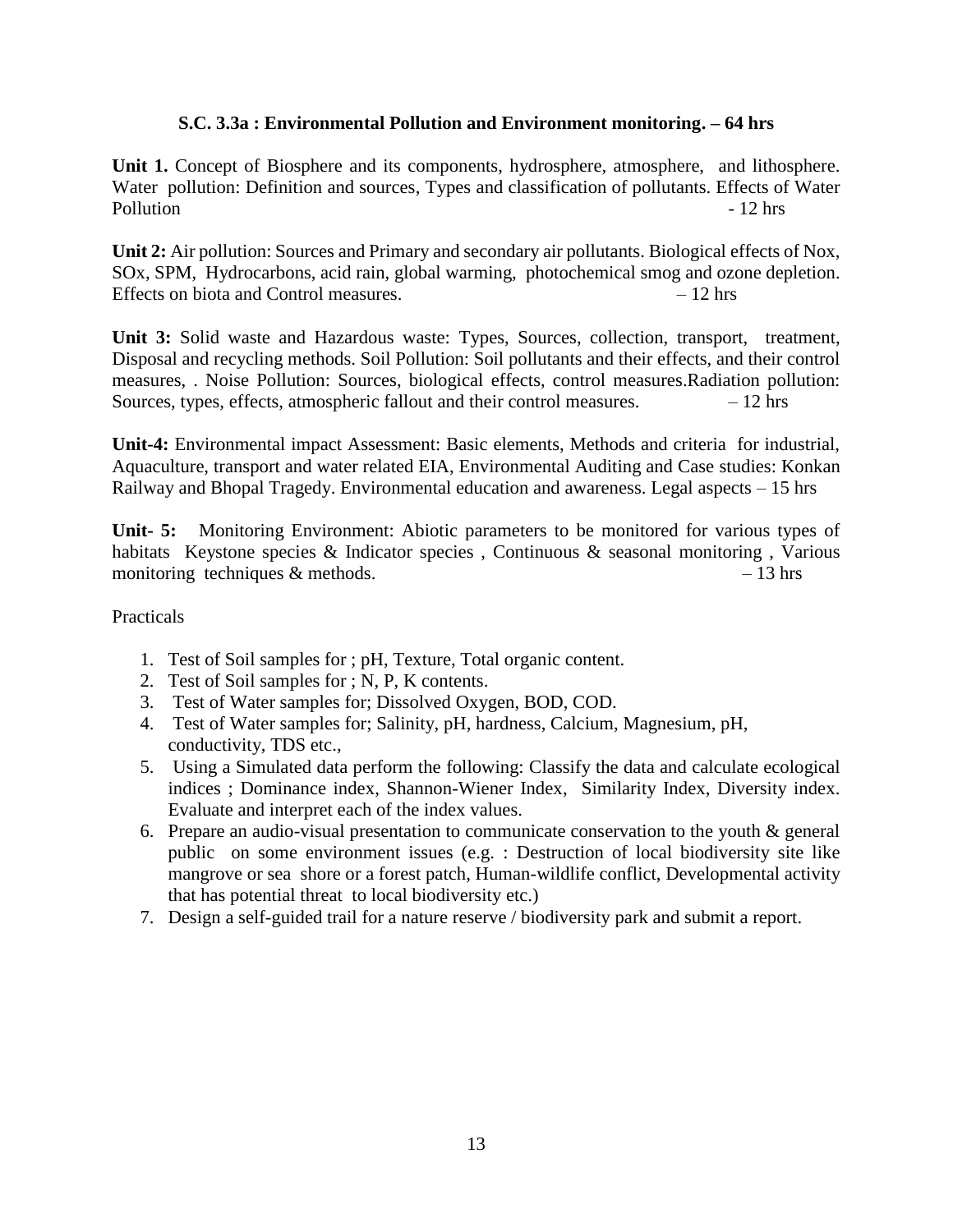# **S.C. 3.3b: Entomology and Eco-toxicology - 64 hrs**

**Unit-1:** Introduction to Entomology: Insect taxonomy and diversity. Their living and non-living environment, economic importance, ecological roles, adaptation, Insects as indicator for biodiversity monitoring. Diversity patterns across biogeographic zones, provinces, regions and neighbouring countries. – 14 hrs

**Unit-2:** Insect fauna in prominent Indian PAs. Specific case studies on forest infestation by sal borer and other forest pests and their life cycle and management – 14 hrs

**Unit -3:** Ecotoxicology, Introduction, fundamentals and scope of toxicology, Bioassay methods, Acute, chronic and reproductive toxicity, Factors and dose response relationships, factors effecting toxicity. Mechanisms of Bio-accumulation and Bio-transformation, Detoxification, Biomonitoring.  $-14 \text{ hrs}$ 

**Unit- 4:** Pesticides (Xenobiotics): Introduction, classification, basic aspects of pesticide toxicity, metabolism (DDE, parathion, carbaryl) and their effects on animals. Metals – Survey,effects and management. Arsenic, Cadmium, Lead, and Mercury - 12 hrs

**Unit -5:** Natural toxicants: Animal venoms and poisons, Toxins produced by fishes, Microbial (Algal and bacterial) and plant toxins. Safety standards and regulatory provisions - 10 hrs

- 1. Study the insect Collection methods and equipment. Preservation and storage. Study and identification.
- 2. Demonstration of LC50 & LD50
- 3. Estimation of Glycogen
- 4. Estimation of Protein (Total, Soluble and Structural)
- 5. Estimation of Inorganic phosphates in tissues
- 6. Estimation of catalase activity
- 7. Estimation of Transaminase enzymes
- 8. Bioaccumulation studies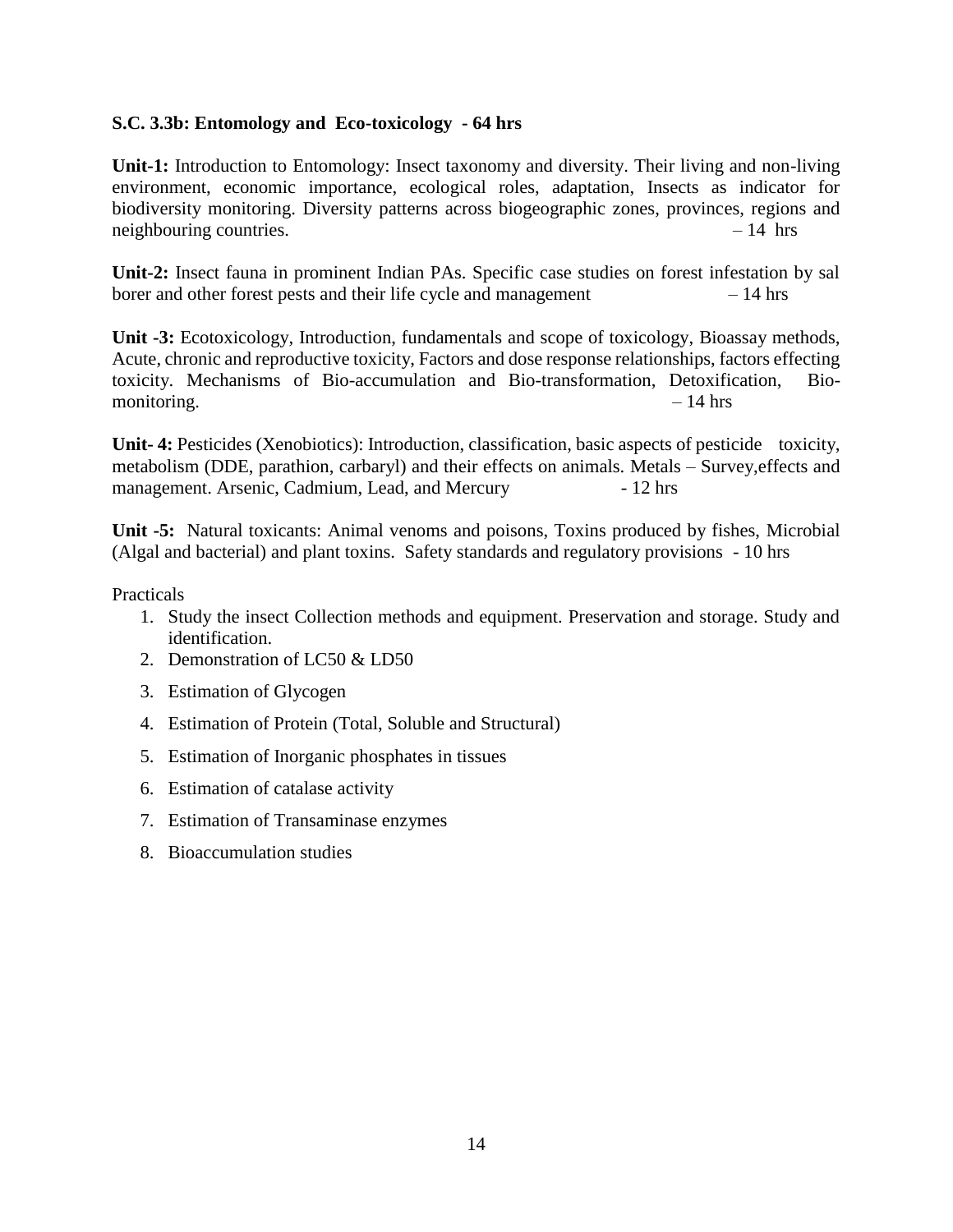# **PAPER- El-3.1: ORNITHOLOGY 32 hrs**

Unit – 1: Habitat ecology of birds : Habitat ecology of Indian birds; Coastal birds, Inland water birds, Birds of high altitude and deserts. Distribution of birds in India. Morphometric measurement used in food habit studies. 5 hrs

**Unit-2: Feeding ecology of Birds**; Insectivores, Frugivores, Nectarivores, Graminivores, Carnivores and Scavengers. 5 hrs

**Unit-3: Territoriality and Nesting**; Functions and types of territoriality, sizes and shapes of territory, Defense and site fidelity. Songs and calls; Functions of voice, birds vocabularies, nature of song, non vocal songs. Nesting; Functions, choice of nest sites, colonial nesting, forms of nests, nest materials and nest building and multiple nests. 10 hrs

**Unit-4: Reproduction and Migration**; Breeding seasons, Factors influencing breeding seasons, seasonal reproductive cycles, photo periodism, courtship and display, sexual selection, pair bond, sexual dimorphism, mating systems, polyandry, polygyny, promiscuity, co-operative breeding, brood parasites. Egg laying- Timing of egg laying, clutch size, incubation patterns, hatching. Parental care- Feeding, nest sanitation,. Feathers and Moulting – Types, Functions, growth, Moulting. Birds Migration; Economic values of birds, endangered and threatened birds. 12hrs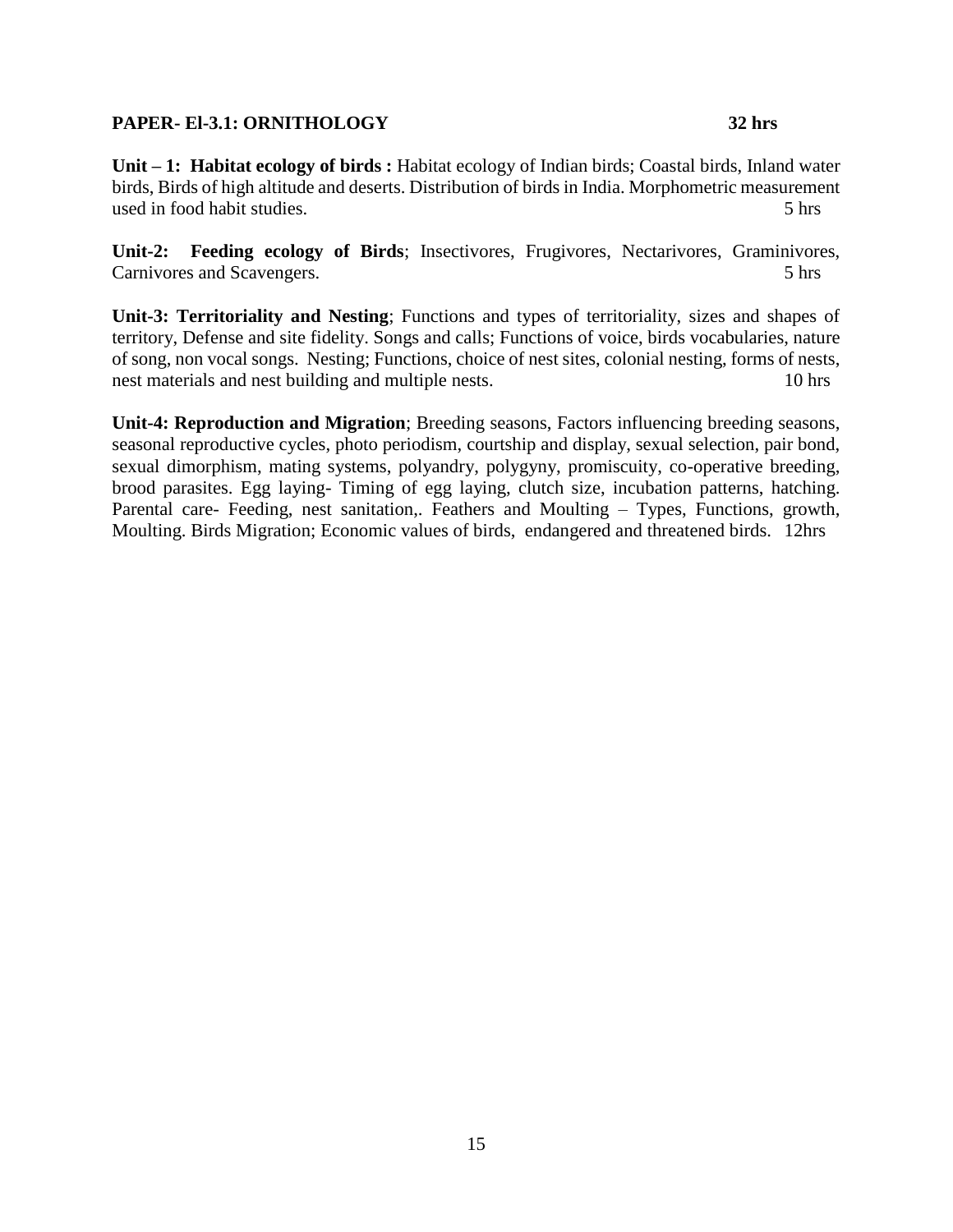# **IV SEMESTER**

# **H.C. 4.1: Protected Areas Network and Zoo Management – 80 hrs**

**Unit 1:** Management of Protected areas ; Principles of wildlife management, Wildlife management techniques, Habitat management, Plantations, nesting places , Nesting materials, Hides & shelters, Census & enumeration of species, Prey-predator ratio, Improving carrying capacity, Water holes, salt licks, stall feeding, Controlled grazing, controlled fire Culling & translocation Dealing with Human –Wildlife conflicts , Compensating losses , Regulating forest usage (e.g. grazing at Keoladeo / Gir, Fishing in Sunderbans, Mahua collection in Kanha)

 $-20$  hrs

**Unit 2:** People's participation in managing protected areas, Integrating Local Community in conservation (e.g. Kaziranga, Eagle's Nest), Training & skill development of local human resource, Interpretation Centers & Interpretation to visitors , Hospitality & Conducted tours , Resource sharing & income sharing Case studies of success stories: (e.g. Ranthambor, Periyar, Lakswadweep, Van samitis). – 15 hrs

**Unit 3:** Wildlife Trade and Laws ; Wildlife protection Act of India, CITES, TRAFFIC, RED Data Book, Measures to control poaching & wildlife trade.  $-10$  hrs

**Unit 4:** Regulations & Acts related to protected areas; General concepts of Private forests, Reserve forests, Sanctuaries, National Parks, Wildlife reserves, Coastal Regulation Zone, Protected Areas Network. – 15 hrs

**Unit 5:** Zoos and their management: Aims of Zoos, different types of zoo records and their use. Zoo foods – Natural food, substitute for natural foods, food supplements  $-20$  hrs

- 1. Using a suitable insect model, apply the capture recapture technique for enumeration of population size (e.g. rice weevil using - marker pen)
- 2. Collect an abandoned nest of a bird (made of twigs /grass preferably collected after the breeding season). e.g. Bulbul or Crow or Warbler. Carry out the following analysis; Record the weight of the nest. Gently separate the nesting material one by one and segregate them as per their lengths. Weight each length group separately and note their group total weights. Note down any ushioning material /artificial materials used. Make a frequency table of nesting material lengths & weights. Depict your observations using suitable statistical tools and evaluate your data. Make interpretations regarding preferences in nesting material.
- 3. Study of Pugmarks: Make plaster cast of pugmark (e.g. of domestic cat or dog). From the plaster cast make measurements and record the same. Trace the pug mark using glass slab and make a record. Take measurements and keep a record. Study the applications of the same. If possible, repeat the experiment with Plaster cast of pug mark of Tiger / Leopard (take help from Wildlife authority to obtain plaster casts)
- 4. Study of animal Tracks & signs using photographs or drawings. e.g. pugmarks, foot prints, tracks, claw marks, browse lines, dung mounts, regurgitates (e.g. owls), hair, scats, burrows, dens, nests etc.
- 5. Study the various zoo animal food habits and sanitation equipments.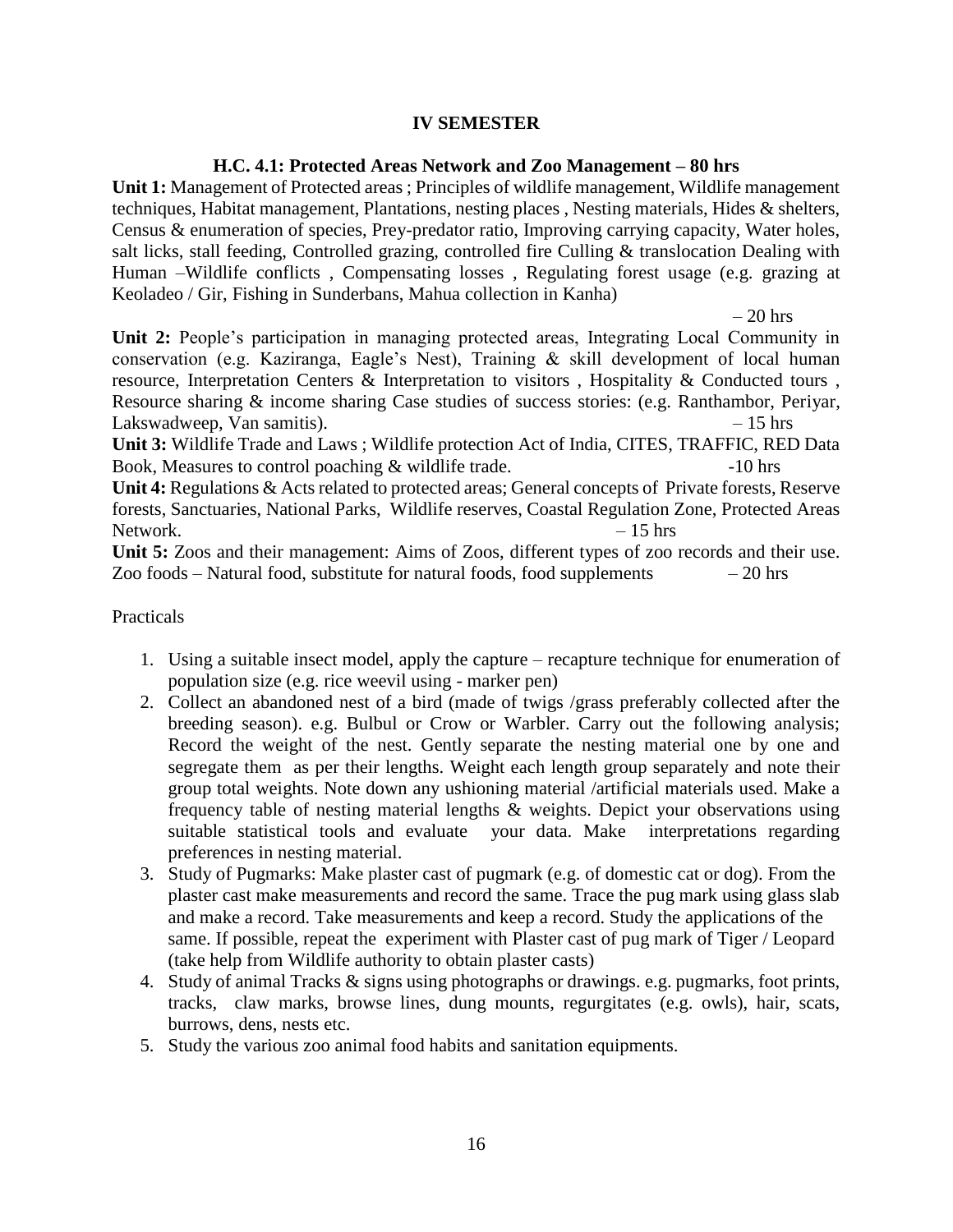#### **HC 4.2: Remote Sensing and GIS and Biostatistics 80 hrs**

**Unit 1:** Principles of Remote Sensing: Basic concepts, Electromagnetic spectrum, energy sources and radiation principles, Energy interaction with air, water, soil, rock and vegetation. Remote sensing data acquisition systems, Concept of spectral and spatial resolution in remote sensing. Micro wave remote sensing  $-15$  hrs

**Unit – 2:** Aerial Remote Sensing: Introduction to basics, Aerial photography, Geometric characteristics of aerial photographs, Film and filter combination techniques of photography, Instrumentation in aerial photography, vertical exaggeration and radial triangulation, Principle keys to interpretation of aerial photographs. Satellite Remote sensing: Indian remote sensing missions, Satellite data products, Hard copy and soft copy data and their uses. Interpretation of satellite data, Visual and Digital data. Visual interpretation keys. Digital image processing. Analysis of remote sensing data.  $-15$  hrs

**Unit-3:** Geographic Information System (GIS): Introduction, fundamentals and functions of GIS. Components of GIS. Data models (Raste and Vector models). Resolution, orientation, Zones. Over laying techniques. GIS – analysis. Inputs – outputs, meta data and conceptual design. GIS system integration and application development. Application of Remote sensing and GIS: Forestry and wildlife monitoring and management. Forestry – classification of forest types, inventory and mapping of forestland, Forest cover monitoring, damage detection and assessment and forest area development and planning. Wildlife Management – Wildlife habitat evaluation, Mapping of corridors. Network of wildlife reserves and mapping of potential habitats. -10 hrs

**Unit- 4 :** Biostatistics; . Introduction: statistical terms, Sampling methods, classification of data, presentation of data, Frequency distribution: Class interval, relative frequency, percentage frequency, cumulative frequency, types of frequency distribution- normal, skewed, binomial and poisson distribution. Central tendency: Arthematic mean, geometric mean, median, mode, Measures of Dispersion: Definition, range, mean deviation, standard deviation, coefficient of variability, standard error, degrees of freedom, confidence limit. Graphic representation of biometric data: histogram, frequency polygon, frequency curve, Ogive scatter or dot diagram, bar diagram, pie chart. or sector diagram  $-20$  hrs

**Unit – 5:** Tests of Significance: t- test, z-test, chi square test. Correlation: types of correlation, Correlation and reserves, methods of studying correlation, coefficient of determination, significance test for 'r', coefficient of non-determination, coefficient of alienation, partial correlation, multiple correlation. Analysis of Variance. Regression analysis: regression line, regression equation, procedure of regression test, partial, curvi linear and multiple regression.

#### **Practicals**

- 1. By using Satellite imageries map the important protected areas, vegetation type, soil type, wetlands etc.,
- 2. Measures of central tendency: calculation of mean, median and mode for ungrouped and grouped series.
- 3. Measures of dispersion: calculation of standard deviation and standard error.
- 4. Graphical representation of biometric data: preparation of histogram, frequency polygon and frequency curve, cumulative frequency or ogive and scatter; line, bar and pie-diagram.
- 5. Tests of significance (problems for Student's *'t'* test, analysis of variance, z-test, Chi-square test)
- 6. Problem on Karl Pearson's Coefficient of correlation.

# **H.C. 4.3 Major Project work - 64 hrs**

- 20 hrs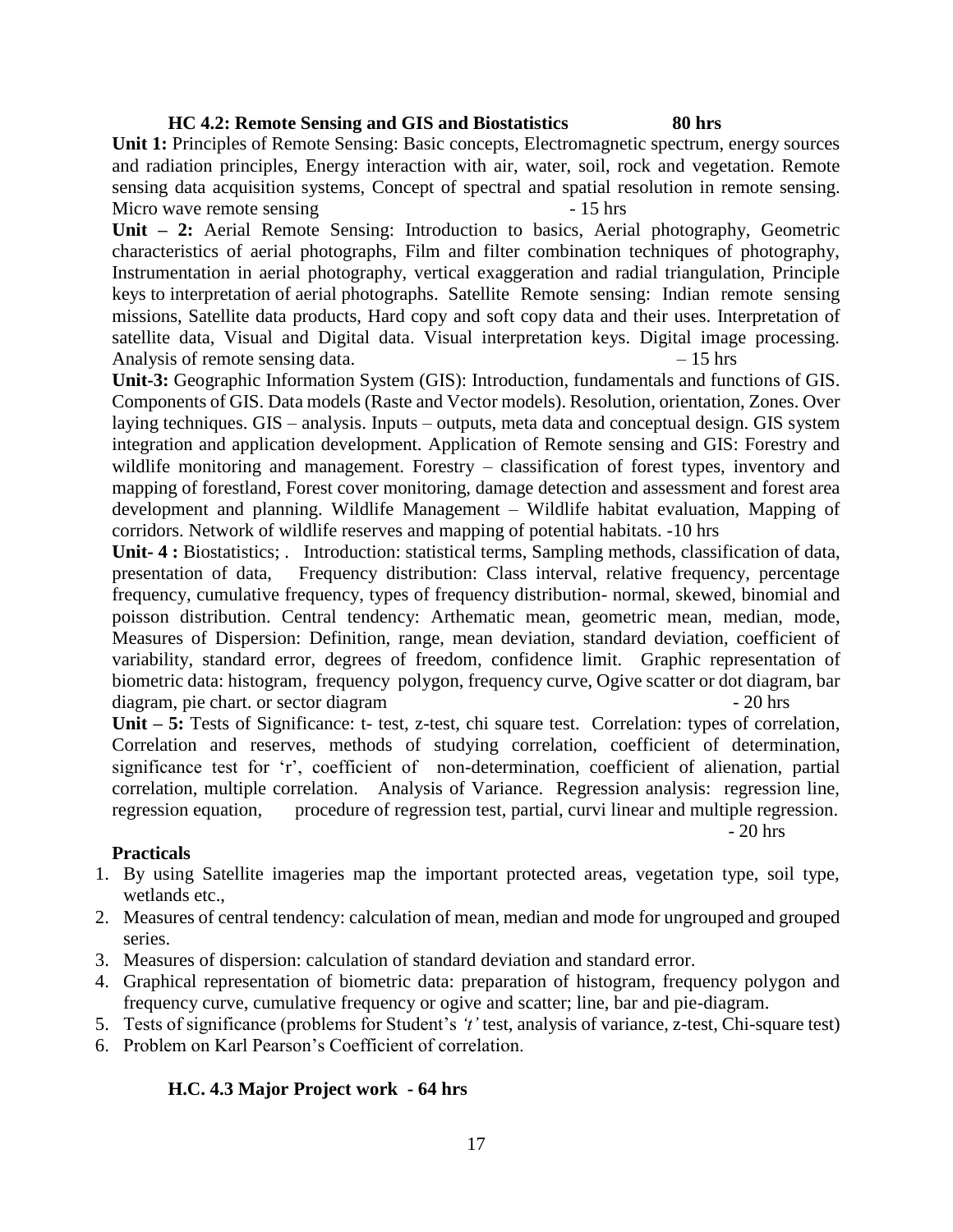#### **REFERENCE AND SUGGESTED READINGS**

#### **SEMESTER – I**

#### **Paper – H.C.1.1: Systematics and Biodiversity**

- 1. Agarwal. S.K.S. Tiwari and P.S. Dubey, 1966. Biodiversity and Environment APH. Pub. Corp. New Delhi.
- 2. Bhattachargya. B and B.M. Johri. 1998. Flowering plants –Taxonomy and phylogeny. Narosa Pub. House, New Delhi. Pp 753.
- 3. Dash, M.C. 1993, Fundamentals of Ecology, Mc-Graw hill co., New Delhi.
- 4. FAO. 1992. Conservation and Development of Tropical Forest Resources, FAO Publications, Rome.
- 5. Frankal, Otto H., Anthony, A., Brown, D. and Burdon, Jeremy J., The conservation of plant biodiversity. Cambridge University Press, 1995.
- 6. Hosetti, B.B. 2002. Glimpses of Biodiversity**,** Daya Publishing House, Delhi-35, India.
- 7. Hosetti, B.B. and Venkateshwarlu M. 2001.Wildlife Trends in Biodiversity Conservation and Management, Daya publishing House, Delhi-35, India.
- 8. Hosetti, B.B. Concepts in Wildlife Management, Daya Publishing House, Delhi. 1997.
- 9. Hooker. J.D 1894. The flora of British India. Vol. 6:1-792, Reeve and co. London.
- 10. Katwal/Banerjee, Biodiversity conservation in managed and protected Areas, Agrobios, India, 2002.
- 11. Krishnamurty. K.V, Senthil Kumar T, and Nandagopalan (1995) Taxonomy and Biodiversity. Ed. AK Pandey, CBS Publ. New Delhi.
- 12. Lawrence. GHM. 1967. Taxonomy of vascular plants Oxford and IBH, New Delhi.
- 13. Myers, N.R.A. Mittermeier, C.G.Mitter meri, GAB Kents. 2000. Biodiversity hot spots for conservation priorities, Nature 403:553-858.
- 14. Myers. N. 1988. Threatened biotas: hot spots in tropical forestry. The Environmentalist 8:1-20.
- 15. Negi, S.S. 2002. Hand book of National Parks, Wildlife Sanctuaries and Biosphere reserves in India. Indus Publ., New Delhi.
- 16. Negi, S.S., Biodiversity and its conservation in India, Indus Publishing Co., New Delhi. 1993.
- 17. Prashant, M.S. and B.B. Hosetti, 2010. Basic elements of Environmental Science**,** Pratiksha Publisher, Jaipur,
- 18. Primack, R.B. Essentials of Conservation Biology, Sinauer Associates, Inc. Sunderland, MA , 1998.
- 19. Pulliah. T. 1998. Taxonomy of Angiosperms. Regency Publications, New Delhi
- 20. Sharma, B.D, Indian Wildlife Resources Ecology and Development, Daya Publishing House, Delhi, 1999.
- 21. Shukia P. and S.P. Misra. 1985. An Introduction to Taxonomy of Angiosperms. Vani Educational Books, New Delhi.
- 22. Singh. G. 1999, Plant systematic's. Theory and practice. Oxford and IBH co. Pvt. Ltd., New Delhi, Calcutta, pp. 359.
- 23. Singh. G. 1999, Plant systematic's. Theory and practice. Oxford and IBH co. Pvt. Ltd., New Delhi, Calcutta, pp. 359.
- 24. Sukachev, V and N. Dlis 1964. Fundamental of Forest Biogeocoenology. Oliver and Byod, Edinburg.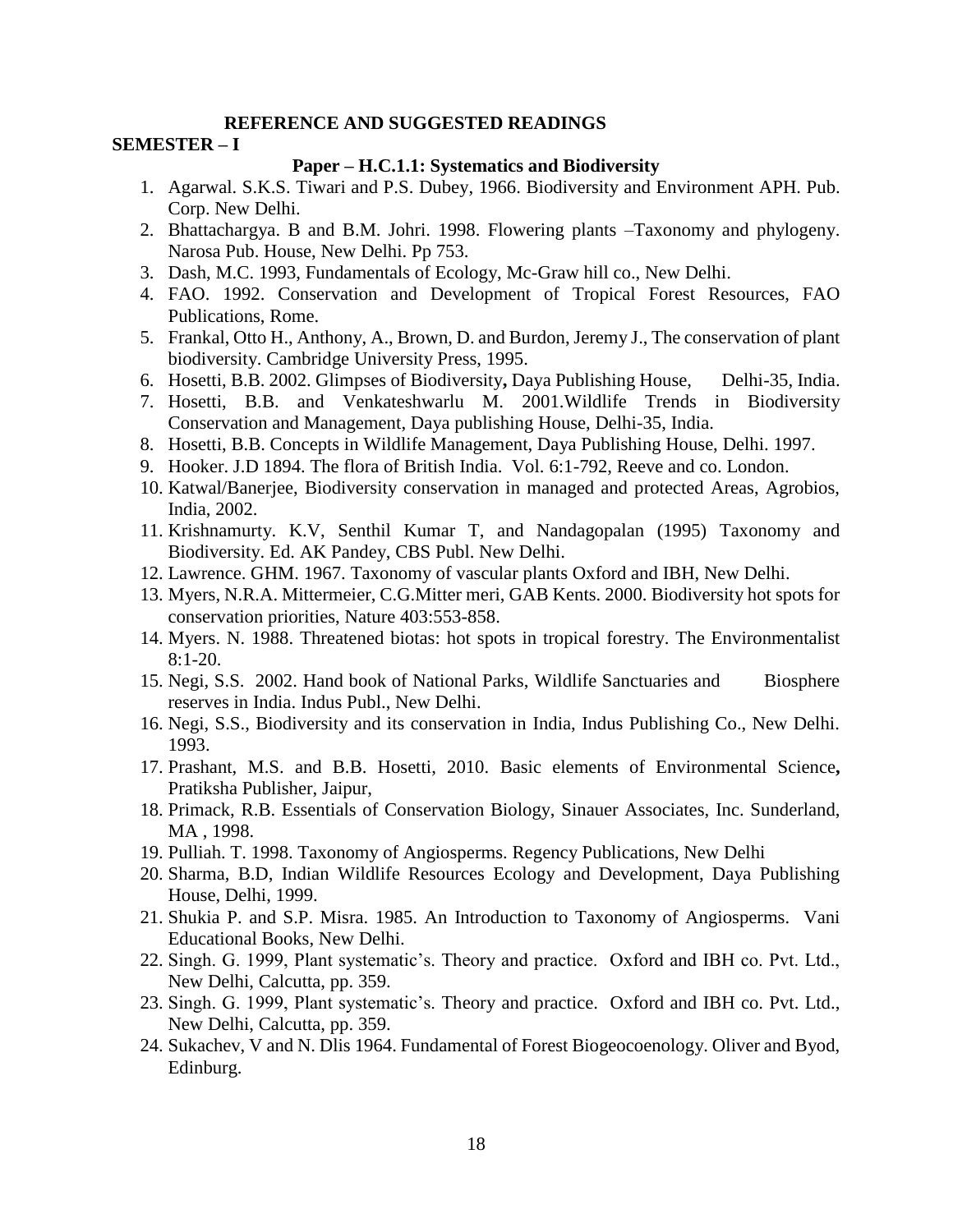# **Paper – H.C.1.2: Forestry and Natural Resource Conservation**

- 1. Agarwala, V.P. 1980. Forests in India. Oxford and IBH publishing Co., New Delhi.
- 2. FAO. 1992. Conservation and Development of Tropical Forest Resources, FAO Publications, Rome.
- 3. Frankal, Otto H., Anthony, A., Brown, D. and Burdon, Jeremy J., The conservation of plant biodiversity. Cambridge University Press, 1995.
- 4. Hosetti, B.B 2002. Wetlands Conservation and Management. Pointer Publishers, Jaipur, India.
- 5. Hosetti, B.B. 2002. Glimpses of Biodiversity**,** Daya Publishing House, Delhi-35, India.
- 6. Hosetti, B.B. Concepts in Wildlife Management, Daya Publishing House, Delhi. 1997.
- 7. Katwal/Banerjee, Biodiversity conservation in managed and protected Areas, Agrobios, India, 2002.
- 8. Negi, S.S. A handbook of forestry. International Book Distributor, Dehradun. 2005.
- 9. Negi, S.S., Biodiversity and its conservation in India, Indus Publishing Co., New Delhi. 1993.
- 10. Primack, R.B. Essentials of Conservation Biology, Sinauer Associates, Inc. Sunderland, MA , 1998.
- 11. Puri, G.S., Meher, V.M. Gupta, R.K. and S. Puri, 1981. Forest Ecology. Oxford and IBH Publishing Co., Newyork.
- 12. Sharma, B.D, Indian Wildlife Resources Ecology and Development, Daya Publishing House, Delhi, 1999.
- 13. Sinha, P.C., Wildlife and Forest Conservation, Anmol Publishing Pvt. Ltd., New Delhi. 1998.
- 14. Sukachev, V and N. Dlis 1964. Fundamental of Forest Biogeocoenology. Oliver and Byod, Edinburg.
- 15. Tiwari, K.M and Singh, R.V. 1980. Social Forestry plantations. Oxford and IBH publishing Co., New Delhi.
- 16. Tony Prato, Natural Resource and Environmental Economics, Iowa State University Press, 1988.
- 17. Warning, R.H. and Schlesinger, W.H. 1985. Forest Ecosystems; Concepts and Management. Academic press, New York.

#### **Paper – H.C.1.3: Ecology and Wildlife biology**

- 1. Aaron, N.M., Wildlife ecology, W.H. Freeman Co. San Francisco, U.S.A., 1973.
- 2. Ali, Salim, The Book of Indian Birds, Oxford University Press, Mumbai, 1997.
- 3. Anthony R.E. Sinclair, John M. Fryxell and Graeme Caughly, Wildlife Ecology, Conservation and Management, Blackwell Publishing, U.S.A., 2006.
- 4. Apte, Deepak, The Book of Indian Shells, Oxford University Press, Mumbai. 2006.
- 5. Arora B. M. , Editor, Indian Wildlife Yearbook, AIZ & WV, Bareilly and Central Zoo Authority, New Delhi , 2002
- 6. Brander, A.A, Wild Animals in Central India, Natraj Publisher, Dehradun.
- 7. Dash, M.C. 1993, Fundamentals of Ecology, Mc-Graw hill co., New Delhi.
- 8. Giles, R.H Jr. 1984, Wildlife Management Techniques, 3<sup>rd</sup> ed. The Wildlife Society, Washington, D.C. Nataraj Publishers, Dehra Dun, India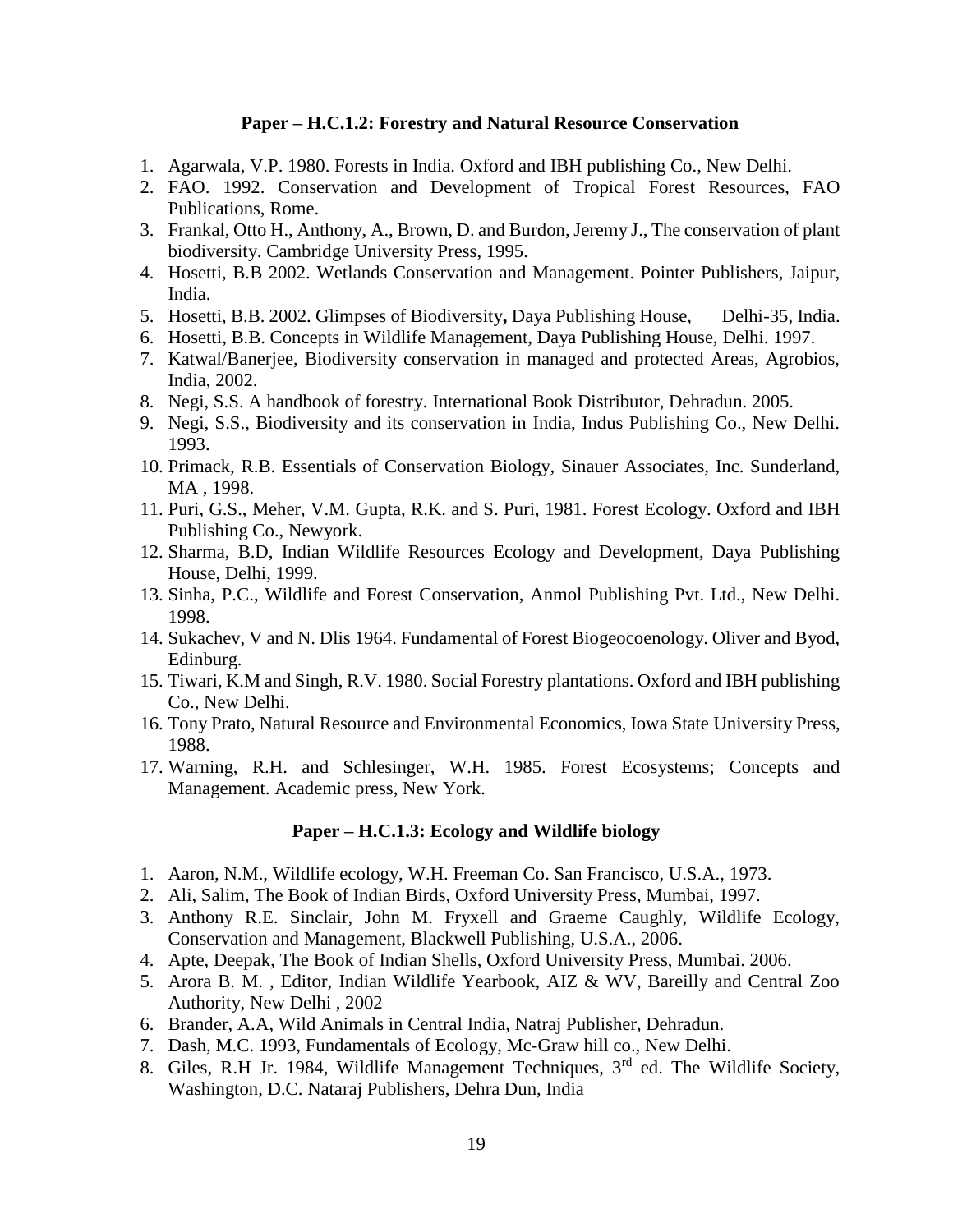- 9. Gopal, Rajesh, Fundamentals of Wildlife Management, Justice Home, Allahabad, India. 1992.
- 10. Hosetti, B.B. 2001. A Text Book of Applied Aquatic Biology, Daya Publishing House, Delhi
- 11. Kormondy, E.J. 1992. Concepts of Ecology, Prentice hall of India Pvt. Ltd., New Delhi.
- 12. Negi, S.S. 2002. Hand book of National Parks, Wildlife Sanctuaries and Biosphere reserves in India. Indus Publ., New Delhi.
- 13. Primack, R.B. Essentials of Conservation Biology, Sinauer Associates, Inc. Sunderland, MA , 1998.
- 14. Puri, G.S., Meher, V.M. Gupta, R.K. and S. Puri, 1981. Forest Ecology. Oxford and IBH Publishing Co., Newyork.
- 15. Sharma, B.D, Indian Wildlife Resources Ecology and Development, Daya Publishing House, Delhi, 1999.
- 16. Singh, S.K. Text Book of Wildlife Management. IBDC, Lucknow. 2005
- 17. Stephen, H.B. and V.B. Saharia, Wildlife research and management. Asian and American Approaches , Oxford University Press, Delhi, 1995.
- 18. Sukachev, V and N. Dlis 1964. Fundamental of Forest Biogeocoenology. Oliver and Byod, Edinburg.
- 19. Trivedi, P.R and Gurudeep Raj. 1992. Environmental Ecology. Akashdeep public.House, New Delhi.
- 20. Warning, R.H. and Schlesinger, W.H. 1985. Forest Ecosystems; Concepts and Management. Academic press, New York.

#### **Paper – S.C.1.4: Field techniques in Wildlife studies**

- 1. Aaron, N.M., Wildlife ecology, W.H. Freeman Co. San Francisco, U.S.A., 1973.
- 2. Anthony R.E. Sinclair, John M. Fryxell and Graeme Caughly, Wildlife Ecology, Conservation and Management, Blackwell Publishing, U.S.A., 2006.
- 3. APHA, AWWA and WEF. 1992: Standard Methods for Examination of Water and Wastewater, XVIII Ed, American Public Health Association. NY, USA
- 4. Chandel S.R.S,. A Text Book of Agricultural Statistics Achal Prakashan Mandir, Kanpur, 1999.
- 5. Chang Kang, Tsung, Introduction to Geographic Information Systems, Tata McGraw Hill Publishing Company Limited, New Delhi, 2002.
- 6. Giles, R.H Jr. 1984, Wildlife Management Techniques, 3rd ed. The Wildlife Society, Washington, D.C. Nataraj Publishers, Dehra Dun, India
- 7. Gopal, Rajesh, Fundamentals of Wildlife Management, Justice Home, Allahabad, India. 1992.
- 8. John C Antenucci, Geographical Information System : A Guide to Technology Van Norstrand Reinhold Publications
- 9. Moulton, M. P. & J. Sanderson, Wildlife Issues in a Changing World, St. Lucie Press, 1997.
- 10. Rodgers, W.A. 1991. Techniques for wildlife census in India A Field Manual; Technical  $Manual - TM - 2 WI.$
- 11. Sale, J.B. and Berkmuller, K. Manual of wildlife techniques for India. WII, FAO, Dehra Dun, India, 1988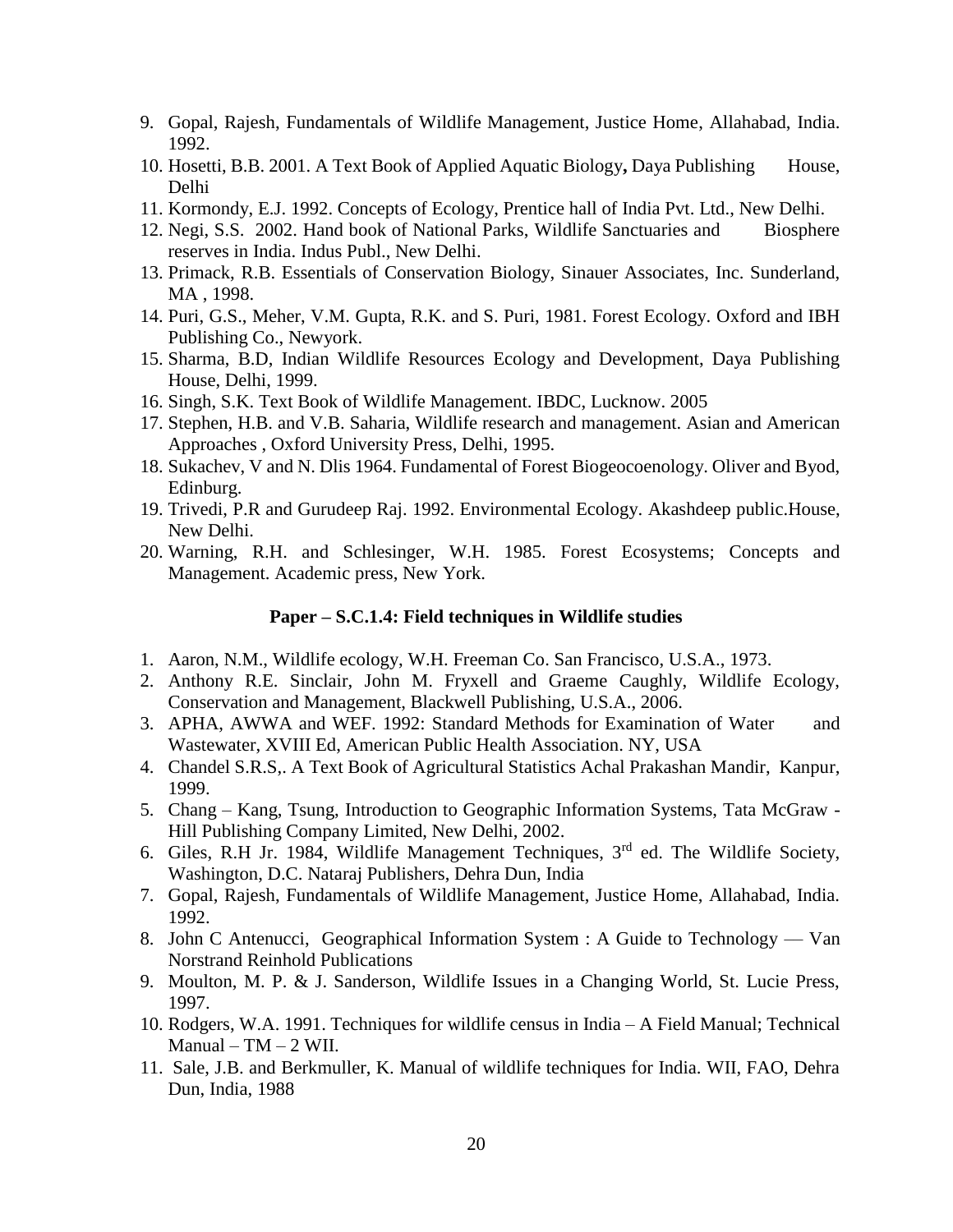- 12. Shiv N.Pandey, Photogeology and Image Interpretation –, Wiley Eastern, New Delhi
- 13. Stephen, H.B. and V.B. Saharia, Wildlife research and management. Asian and American Approaches , Oxford University Press, Delhi, 1995.
- 14. William Sutherland 1984, Ecological census techniques, Cambridge **SC 1.4 (b): Wildlife ecotourism and wetland conservation**
- 1. Corbett, Jim (2007). The Temple Tiger. Oxford University Press, New Delhi.
- 2. A Vet in Wilderness. Central Zoo Authority, New Delhi
- 3. Sharma, B.D. 1999. Indian wildlife resources: Ecology and development. Daya Publishing House, Delhi.
- 4. Sharma, V.B. 1998. Wildlife in India. Nataraj Publications, Dehra Dun.
- 5. Rahmani, Asad R. & Ugra, Gayatri. Birds of Wetlands and Grasslands. Bombay Natural History Society, Mumbai.
- 6. Ali, Salim (1997). The Book of Indian Birds, Oxford University Press, Mumbai.

# **Semester – II**

# **Paper H.C. 2.1: Animal Ethology and Wildlife distribution**

- 1. Aaron, N.M., Wildlife ecology, W.H. Freeman Co. San Francisco, U.S.A., 1973.
- 2. Anthony R.E. Sinclair, John M. Fryxell and Graeme Caughly, Wildlife Ecology, Conservation and Management, Blackwell Publishing, U.S.A., 2006.
- 3. Kormondy, E.J. 1992. Concepts of Ecology, Prentice hall of India Pvt. Ltd., New Delhi.
- 4. Krebs, J.R. and Davies, N.B. An introduction to Behavioural Ecology, 3<sup>rd</sup> Edition, Blackmell scientific Publications.
- 5. Manning A and Dawkins M. 1997. An Introduction to Animal Behaviour- IV Ed., Cambridge Univ. Press
- 6. Puri, G.S., Meher, V.M. Gupta, R.K. and S. Puri, 1981. Forest Ecology. Oxford and IBH Publishing Co., Newyork.
- 7. Reena Mathur., 1996. Animal Behaviour, 1st Edition, Vivek Rostogi for Rostogi and company.
- 8. Robert, A.W, The ecology and evolution of animal behavior, Good Year Pub. Co. California, U.S.A. 1979
- 9. Sharma, B.D, Indian Wildlife Resources Ecology and Development, Daya Publishing House, Delhi, 1999.
- 10. Sinclair, Anthony R.E., Fryxell, John M. and Caughly, Graeme, Wildlife Ecology, Conservation and Management, Blackwell Publishing, U.S.A. 2006.
- 11. Trivedi, P.R and Gurudeep Raj. 1992. Environmental Ecology. Akashdeep public.House, New Delhi.

# **Paper H.C. 2.2: Animal Physiology and Health care**

- 1. Arora, B.M. Indian Wildlife Diseases and Disorders. AIZ & WV, Bareilly and Central Zoo Authority, New Delhi , 2001
- 2. Arora, B.M. Rehabilitation in free living wild animals . AIZ & WV, Bareilly and Central Zoo Authority, New Delhi , 2007.
- 3. Arora, B.M. Reproduction in Wild Mammalia & Conservation ,. AIZ & WV, Bareilly and Central Zoo Authority, New Delhi , 2002.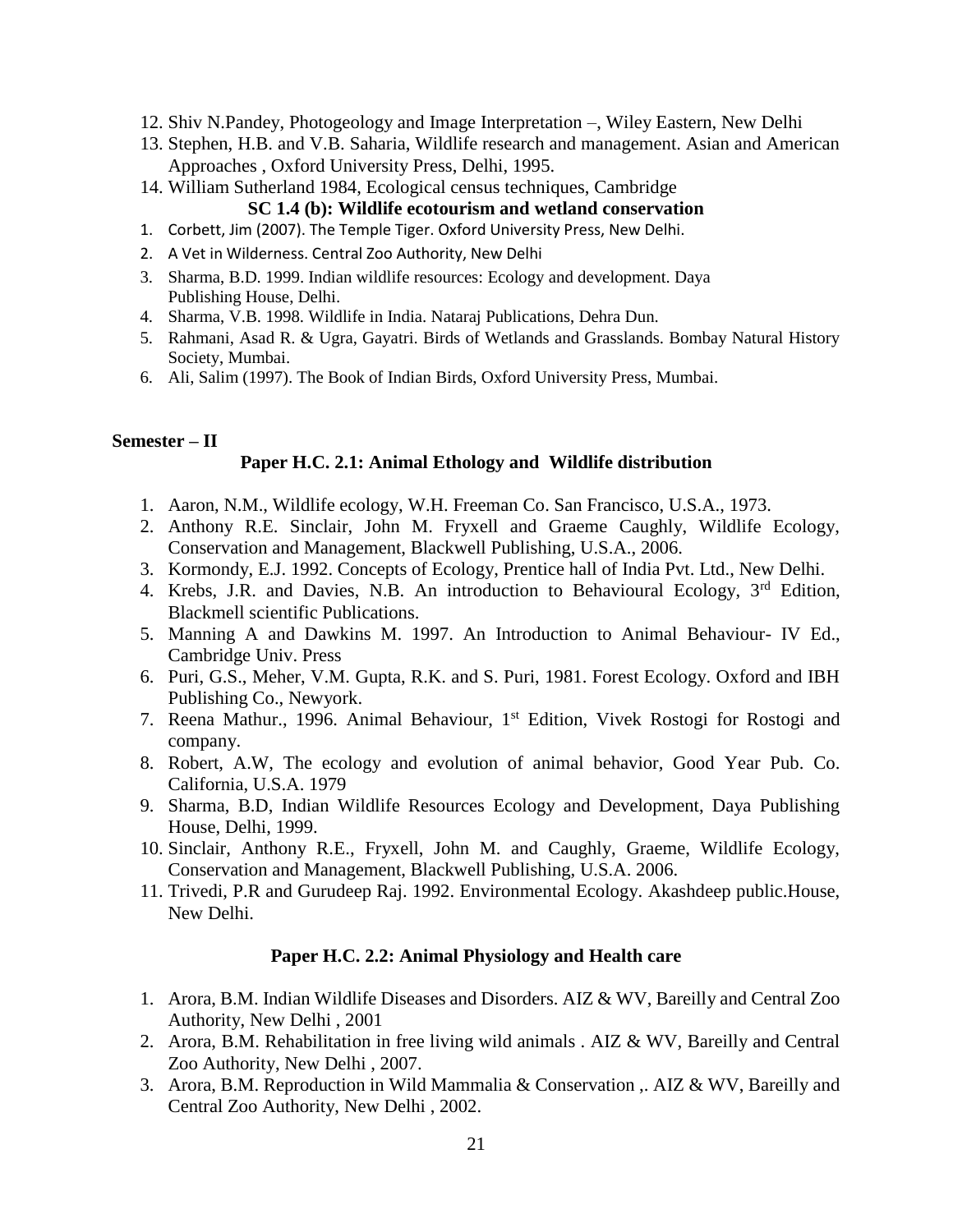- 4. Banerjee, S., A Text Book of Developmental Biology, IBD, Dehradun, 2001.
- 5. Davis, J.W and Anderson, 1971. Infectious diseases of wild mammals. The Iowa State Univ. Press. Lowa
- 6. Davis, J.W and Anderson, 1971. Infectious diseases of wild mammals. The Iowa State Univ. Press. Lowa
- 7. Krebs, J.R. and Davies, N.B. An introduction to Behavioural Ecology, 3<sup>rd</sup> Edition. Blackmell scientific Publications.
- 8. Manning A and Dawkins M. 1997. An Introduction to Animal Behaviour- IV Ed., Cambridge Univ. Press
- **9.** Marshall, P.T. and G.M. Hughes. 1980. Physiology of Mammals and other vertebrates. Camb. Univ. Press. New York.
- 10. . Dobson, The Ecology of Wildlife Diseases. Oxford University Press, Oxford , 2002.
- 11. Reena Mathur., 1996. Animal Behaviour, 1st Edition, Vivek Rostogi for Rostogi and company.
- 12. Robert, A.W, The ecology and evolution of animal behavior, Good Year Pub. Co. California, U.S.A. 1979

# **PAPER- El-2.1: WILDLIFE CONSERVATION**

- 1. Anthony R.E. Sinclair, John M. Fryxell and Graeme Caughly, 2006. Wildlife Ecology, Conservation and Management, Blackwell Publishing, U.S.A.
- 2. Apte, Deepak, 2006. The Book of Indian Shells, Oxford University Press, Mumbai.
- 3. Arora B. M. , Editor, Indian Wildlife Yearbook, AIZ & WV, 2002. Bareilly and Central Zoo Authority, New Delhi.
- 4. Giles, R.H Jr. 1984. Wildlife Management Techniques, 3<sup>rd</sup> ed. The Wildlife Society, Washington, D.C. Nataraj Publishers, Dehra Dun, India
- 5. Gopal and Rajesh, 1992. Fundamentals of Wildlife Management, 2<sup>nd</sup> edition, Nataraj publishers, Dehra Dun.
- 6. Hosetti, B.B. 2003. Wetlands conservation and management, Pointer publishers, Jaipur, India.
- 7. Hosetti, B.B. 1997. Concepts in Wildlife Management, Daya Publishing House, Delhi.
- 8. Katwal/Banerjee, 2002. Biodiversity conservation in managed and protected Areas, Agrobios, India.
- 9. Negi, S.S. 2002. Hand book of National Parks, Wildlife Sanctuaries and Biosphere reserves in India. Indus Publ., New Delhi.
- 10. Negi, S.S., 1993. Biodiversity and its conservation in India, Indus Publishing Co., New Delhi.
- 11. Primack, R.B., 1998. Essentials of Conservation Biology, Sinauer Associates, Inc. Sunderland, MA.
- 12. Singh, S.K., 2009. Text book of Wildlife Management,  $2<sup>nd</sup>$  edition, International book distributing Co., Lucknow.

#### **Paper H.C. 3.1: Wildlife Conservation and Management**

1. Aaron, N.M., Wildlife ecology, W.H. Freeman Co. San Francisco, U.S.A., 1973.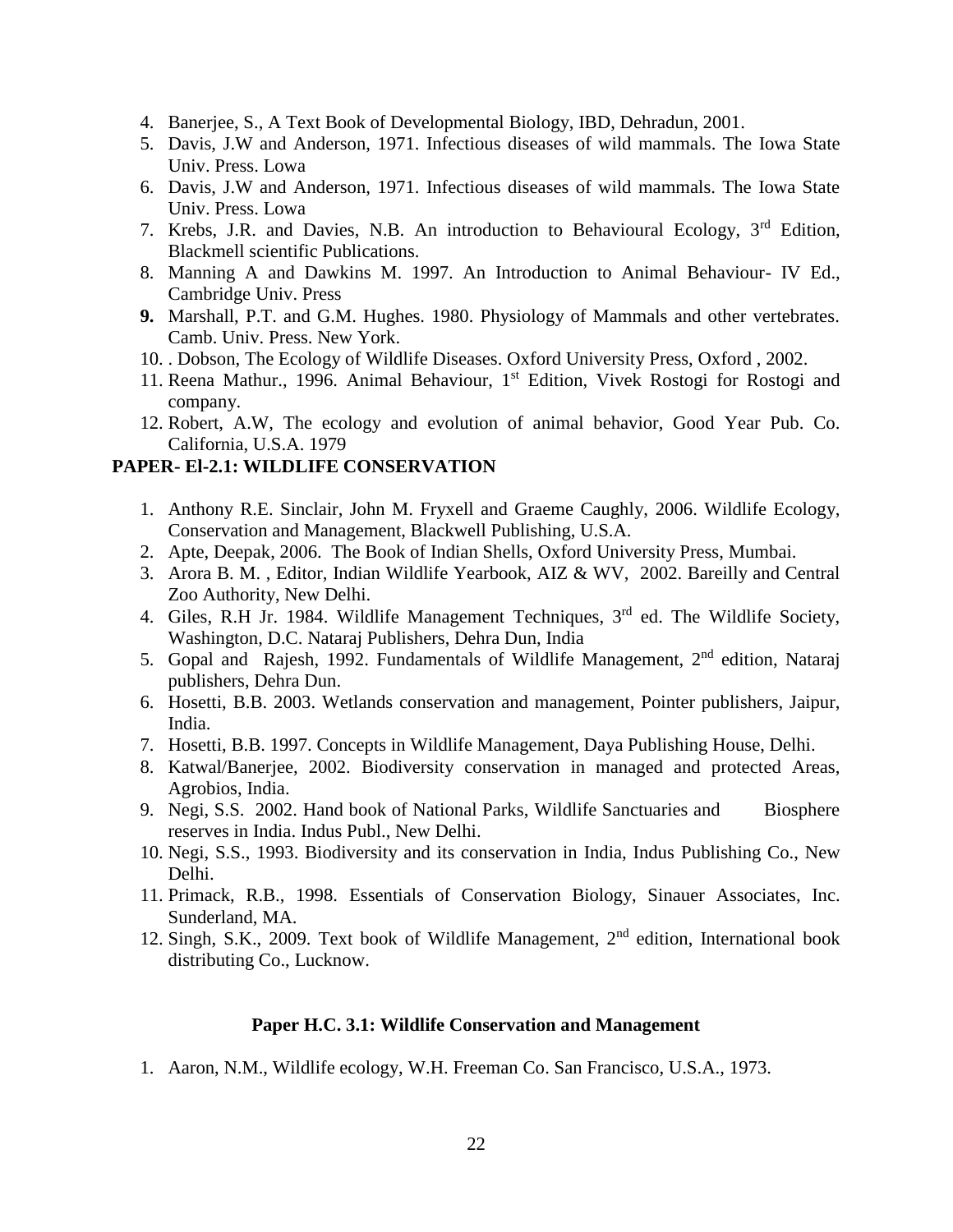- 2. Ali, S and S.D. Ripley. 1969. The Handbook of Birds of India and Pakistan. Oxford University Press – New Delhi
- 3. Anthony R.E. Sinclair, John M. Fryxell and Graeme Caughly, Wildlife Ecology, Conservation and Management, Blackwell Publishing, U.S.A., 2006.
- 4. Apte, Deepak, The Book of Indian Shells, Oxford University Press, Mumbai. 2006.
- 5. Arora B. M. , Editor, Indian Wildlife Yearbook, AIZ & WV, Bareilly and Central Zoo Authority, New Delhi , 2002
- 6. Brander, A.A, Wild Animals in Central India, Natraj Publisher, Dehradun.
- 7. FAO. 1992. Conservation and Development of Tropical Forest Resources, FAO Publications, Rome.
- 8. Frankal, Otto H., Anthony, A., Brown, D. and Burdon, Jeremy J., The conservation of plant biodiversity. Cambridge University Press, 1995.
- 9. Giles, R.H Jr. 1984, Wildlife Management Techniques,  $3<sup>rd</sup>$  ed. The Wildlife Society, Washington, D.C. Nataraj Publishers, Dehra Dun, India
- 10. Gopal, Rajesh, Fundamentals of Wildlife Management, Justice Home, Allahabad, India. 1992.
- 11. Hosetti, B.B 2002. Wetlands Conservation and Management. Pointer Publishers, Jaipur, India.
- 12. Hosetti, B.B. 2003. Wetlands conservation and management, Pointer publishers, Jaipur, India.
- 13. Hosetti, B.B. Concepts in Wildlife Management, Daya Publishing House, Delhi. 1997.
- 14. Katwal/Banerjee, Biodiversity conservation in managed and protected Areas, Agrobios, India, 2002.
- 15. Negi, S.S. 2002. Hand book of National Parks, Wildlife Sanctuaries and Biosphere reserves in India. Indus Publ., New Delhi.
- 16. Negi, S.S., Biodiversity and its conservation in India, Indus Publishing Co., New Delhi. 1993.
- 17. Primack, R.B. Essentials of Conservation Biology, Sinauer Associates, Inc. Sunderland, MA , 1998.
- 18. Robert, G.H. Wildlife management, W.H. Freeman and Co., San Francisco, U.S.A. 1978.
- 19. Rodgers, W.A. 1991. Techniques for wildlife census in India A Field Manual; Technical Manual –  $TM - 2$  WII.
- 20. Sinclair, Anthony R.E., Fryxell, John M. and Caughly, Graeme, Wildlife Ecology, Conservation and Management, Blackwell Publishing, U.S.A. 2006.
- 21. Singh, S.K. Text Book of Wildlife Management. IBDC, Lucknow. 2005
- 22. Stephen, H.B. and V.B. Saharia, Wildlife research and management. Asian and American Approaches , Oxford University Press, Delhi, 1995.

#### **Paper H.C. 3.2: Mammalogy, Ornithology, Herpetology and Ichthyology**

- 1. Ali, S and S.D. Ripley. 1969. The Handbook of Birds of India and Pakistan. Oxford University Press – New Delhi
- 2. Ali, Salim, The Book of Indian Birds, Oxford University Press, Mumbai, 1997.
- 3. Apte, Deepak, The Book of Indian Shells, Oxford University Press, Mumbai. 2006.
- 4. Arora B. M. , Editor, Indian Wildlife Yearbook, AIZ & WV, Bareilly and Central Zoo Authority, New Delhi , 2002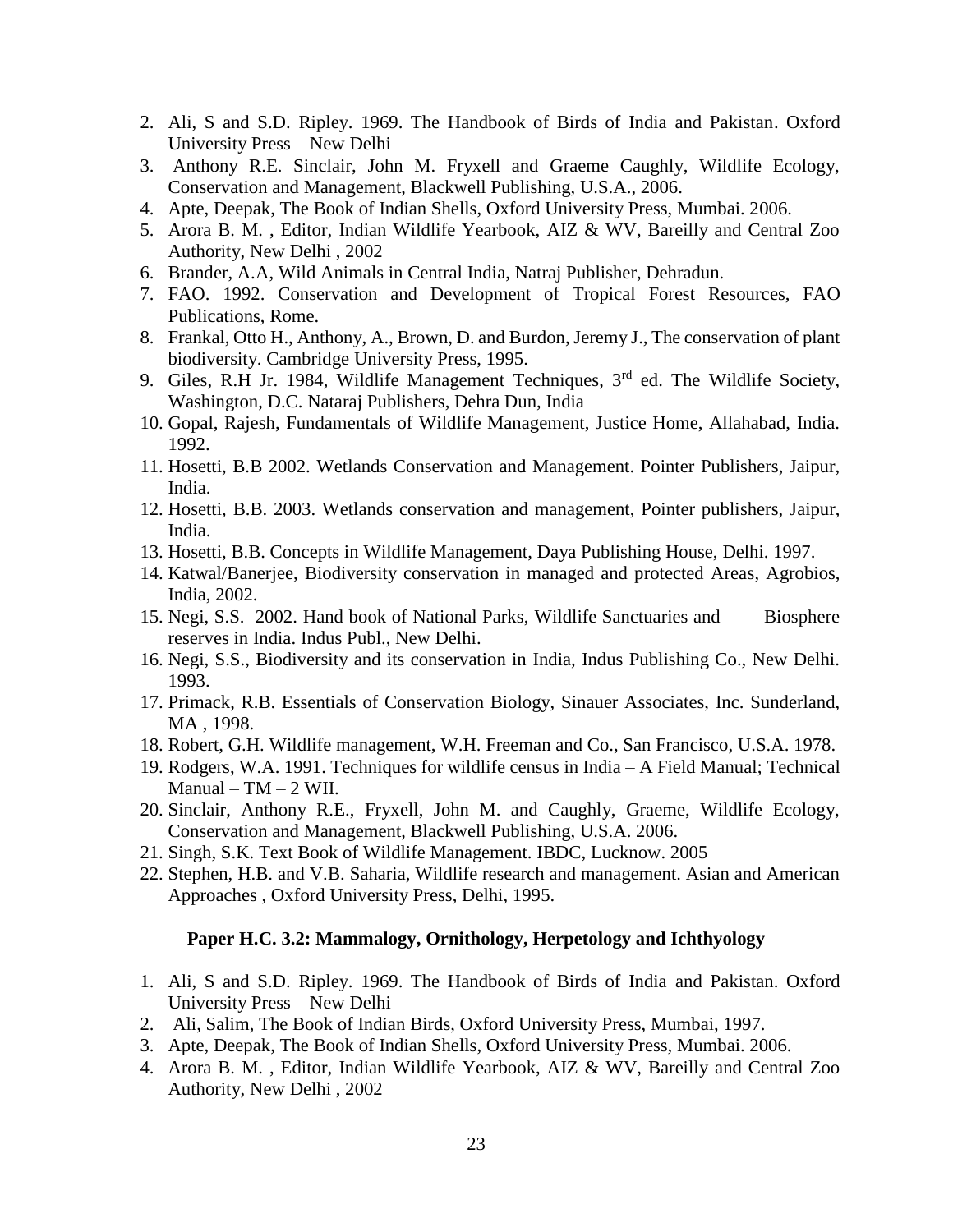- 5. Arora, B.M. Dietary Husbandry of Wild Mammalia AIZ & WV, Bareilly and Central Zoo Authority, New Delhi , 2001
- 6. Arora, B.M. Rehabilitation in free living wild animals . AIZ & WV, Bareilly and Central Zoo Authority, New Delhi , 2007.
- 7. Daniel, J.C. The Book of Indian Reptiles and Amphibians, Oxford University, Press, Mumbai.
- 8. Deoras, P.J. 1965. Snakes of India. National Book trust, New Delhi
- 9. Goin, G.J., and O.R. Goin. 1971. Introduction to Herpetology. W.H. Freeman and Company, San Francisco.
- 10. Singh, S.K. Text Book of Wildlife Management. IBDC, Lucknow. 2005
- 11. Sinha, P.C., Wildlife and Forest Conservation, Anmol Publishing Pvt. Ltd., New Delhi. 1998.
- 12. Stebbing, E.P. 1977. A manual of elementary forest zoology for India. International book distributors, Dehradun.
- 13. Welty, J. 1982. The Life of Birds. Saunders College Publishing, New York
- 14. William Sutherland 1984, Ecological census techniques, Cambridge

# **Paper S.C. 3.3a: Environmental Pollution and Monitoring**

- 1. Agarwal S.K. 1991, Polution Ecology, Himalayan Pub. Udaipur.
- 2. APHA, AWWA and WEF. 1992: Standard Methods for Examination of Water and Wastewater, XVIII Ed, American Public Health Association. NY, USA
- 3. Barett, E.C. and Anton Micallef, Remote Sensing for Hazard Monitoring and Disaster Assessment , Taylor and Francis, London, 1991.
- 4. Canter, L. W. , Environmental Impact Assessment, Graw, Mc, , Hill Publication, New York.
- 5. Justice Kuldip Singh, Handbook of Environment, Forest and Wildlife Protection Laws in India, Natraj Publishers, Dehradun, 1998.
- 6. Karmin, M.A., 1997. Pesticide Profiles: Toxicity, Environmental Impacts and Fate. CRC press Ohio, USA.
- 7. Menon, Vivek and Kumar, Ashok, Wildlife Crime, Natraj Publisher, Dehradun, 1999.
- 8. Moulton, M. P. & J. Sanderson, Wildlife Issues in a Changing World, St. Lucie Press, 1997.
- 9. Singh and Vijaykumar, Economics of PA's and its effect on biodiversity, APH Publishing Corporation, New Delhi. 2001
- 10. Tony Prato, Natural Resource and Environmental Economics, Iowa State University Press, 1988.
- 11. Vanclay F. and Bronstein, D.A. Environmental and social impact assessment John Wiley & Sons, New York.1995.

# **Paper S.C. 3.4b: Entomology and Eco-toxicology**

- 1. Dhaliwal G.S. Ramsingh and B.S. Chillar 2006, Essentials of Agricultural entomology**.** Kalyani Publishers, New Delhi.
- 2. Gorge W. Warne, 1988. Reviews of Environmental contamination of Toxicology, Springer-verlag, New York.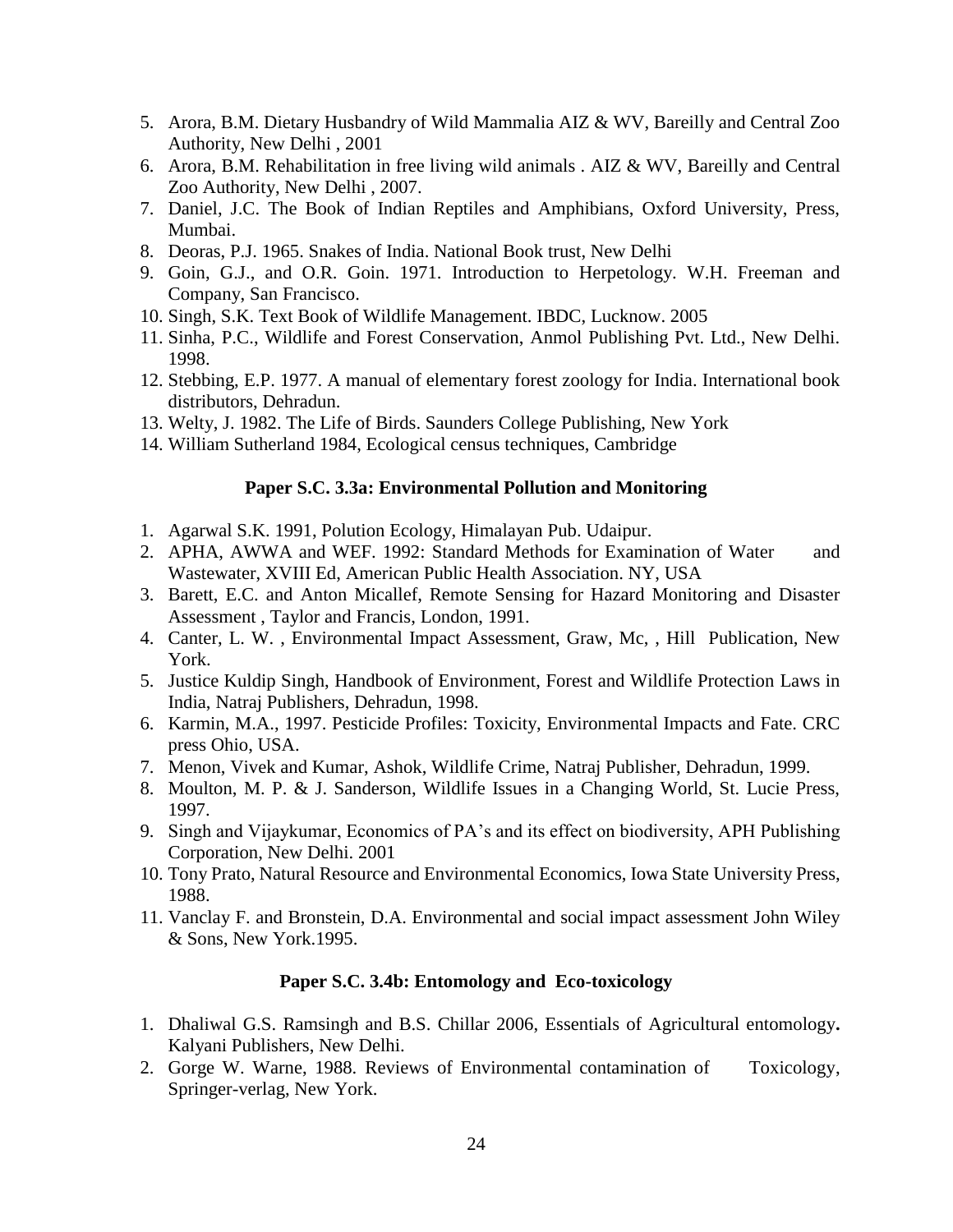- 3. Hassall, K.A. 1990. The Biochemistry and uses Pesticides structure, metabolism and Mode of action and uses in crop protection, John Wiley & Sons. Inc.
- 4. Karmin, M.A., 1997. Pesticide Profiles: Toxicity, Environmental Impacts and Fate. CRC press Ohio, USA.
- 5. Pandey, K. and J.P. Shukla, 1990. Elements of Toxicology. Radha publ. New Delhi
- 6. Philip, L. Williams, Robert C. Jawes, Stephen M. Roberts, 2000. Principles of Toxicology, II Ed. A Wiley Science publication John Wiley & Sons. INC. New York.
- 7. Rajendra singh. 2007. Elements of Entomology**.** Published by Rakesh kumar. Rastogi and Rastogi Publications. Gangotri, Shivaji Road. Meerut.
- 8. Trigunayat M.M. 2009, A Manual of practical entomology, scientific publishers, Jodhpur, India.

#### **PAPER- El-3.1: ORNITHOLOGY**

- 1. Ali, S and S.D. Ripley. 1969. The Handbook of Birds of India and Pakistan. Oxford University Press – New Delhi
- 2. Ali, Salim,1997. The Book of Indian Birds, Oxford University Press, Mumbai.
- 3. Arora B. M. , 2002. Editor, Indian Wildlife Yearbook, AIZ & WV, Bareilly and Central Zoo Authority, New Delhi.
- 4. Arora, B.M. 2007. Rehabilitation in free living wild animals . AIZ & WV, Bareilly and Central Zoo Authority, New Delhi.
- 5. Singh, S.K. 2005. Text Book of Wildlife Management. IBDC, Lucknow.
- 6. Welty, J. 1982. The Life of Birds. Saunders College Publishing, New York
- 7. William Sutherland, 1984. Ecological census techniques, Cambridge

#### **Paper H.C. 4.1: Protected Areas Network and Zoo Management**

- 1. FAO. 1992. Conservation and Development of Tropical Forest Resources, FAO Publications, Rome.
- 2. Frankal, Otto H., Anthony, A., Brown, D. and Burdon, Jeremy J., The conservation of plant biodiversity. Cambridge University Press, 1995.
- 3. Giles, R.H Jr. 1984, Wildlife Management Techniques, 3rd ed. The Wildlife Society, Washington, D.C. Nataraj Publishers, Dehra Dun, India
- 4. Gopal, Rajesh, Fundamentals of Wildlife Management, Justice Home, Allahabad, India. 1992.
- 5. Hosetti, B.B. 2003. Wetlands conservation and management, Pointer publishers, Jaipur, India.
- 6. Hosetti, B.B. Concepts in Wildlife Management, Daya Publishing House, Delhi. 1997.
- 7. Katwal/Banerjee, Biodiversity conservation in managed and protected Areas, Agrobios, India, 2002.
- 8. Moulton, M. P. & J. Sanderson, Wildlife Issues in a Changing World, St. Lucie Press, 1997.
- 9. Negi, S.S. 2002. Hand book of National Parks, Wildlife Sanctuaries and Biosphere reserves in India. Indus Publ., New Delhi.
- 10. Robert, G.H. Wildlife management, W.H. Freeman and Co., San Francisco, U.S.A. 1978.